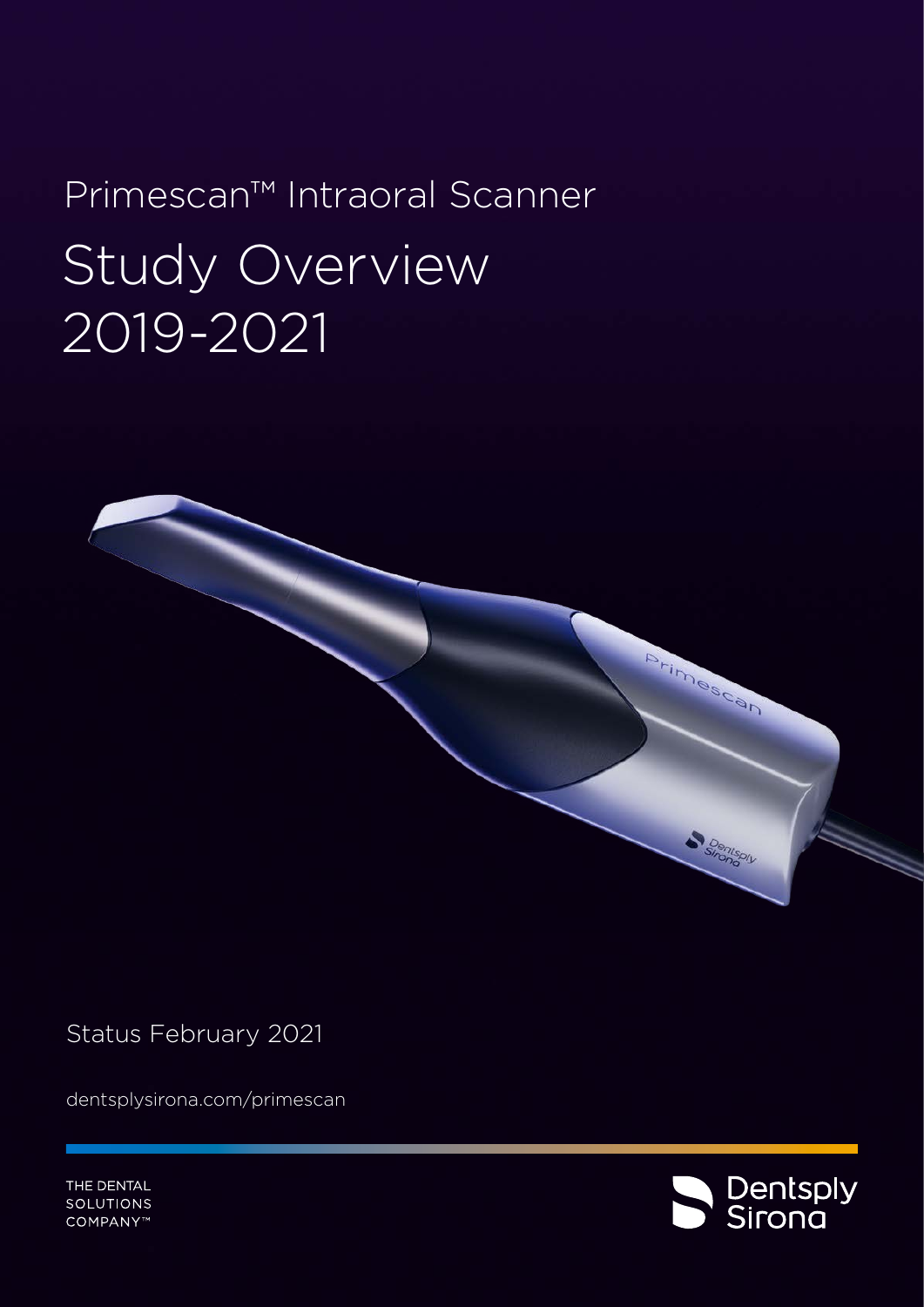# <span id="page-1-0"></span>Overview Primescan™ Studies\*

| <b>Study Name</b>                                                                                                                                             | Author/Date                                                                   | Method    | <b>Claims</b>                                                                                                                                                                                                                                    |
|---------------------------------------------------------------------------------------------------------------------------------------------------------------|-------------------------------------------------------------------------------|-----------|--------------------------------------------------------------------------------------------------------------------------------------------------------------------------------------------------------------------------------------------------|
| Accuracy of complete- and<br>partial-arch impressions of<br>actual intraoral scanning<br>systems in-vitro                                                     | Ender,<br>Zimmermann, Mehl<br>(2019)                                          | In-vitro  | In certain aspects, Primescan™ was viewed as<br>the most accurate among the tested intraoral<br>scanners that were compared in an in-vitro<br>study.                                                                                             |
| The effect different substrates<br>have on the trueness and<br>precision of eight different<br>intraoral scanners                                             | Dutton et al.<br>(2019)                                                       | In-vitro  | Primescan™ was ranked number 1 in 11 out of<br>15 categories, for the remaining 4 categories<br>a top rank was achieved.                                                                                                                         |
| Do "cut out-rescan"<br>procedures have an impact<br>on the accuracy of intraoral<br>digital scans?                                                            | Reich, Yatmaz,<br>Raith (2019)                                                | In-vitro  | Primescan™ ranked top in trueness and<br>precision.                                                                                                                                                                                              |
| Impact of different scanning<br>strategies on the accuracy of<br>two current intraoral scanning<br>systems in complete-arch<br>impressions: an in-vitro study | Passos, Meiga,<br>Brigagão, Street<br>(2019)                                  | In-vitro  | For trueness and precision of complete-arch<br>scans, group M was the dominant scanning<br>strategy in Primescan™, while there was no<br>dominant strategy in Omnicam®. OC and PS<br>had very good results.                                      |
| In-vitro study on digital splint<br>effect to the accuracy of digital<br>dental implant impression                                                            | Gedrimiene et al.<br>(2019)                                                   | In-vitro  | Primescan™ showed the best results of<br>trueness and precision of distance and angle<br>measurements.                                                                                                                                           |
| Local accuracy of actual<br>intraoral scanning systems<br>for single-tooth preparations<br>in-vitro                                                           | Zimmermann,<br>Ender, Mehl (2020)                                             | In-vitro  | Results showed that PS had higher trueness<br>and values were statistically significantly<br>different from the other IOS systems, except<br>TRIOS <sup>®</sup> .                                                                                |
| Accuracy of digital and<br>conventional full-arch 2<br>impressions in patients:<br>an update                                                                  | Schmidt,<br>Klussmann,<br>Wöstmann,<br>Schlenz (2020)                         | $In-vivo$ | Primescan™ yielded the lowest deviation for<br>digital impressions in-vivo.                                                                                                                                                                      |
| Digital versus conventional<br>impression taking focusing on<br>interdental areas: a clinical trial                                                           | Schlenz, Schubert,<br>Schmidt,<br>Wöstmann, Ruf,<br>Klaus (2020)              | $In-vivo$ | Primescan™ can display a higher percentage<br>of Interdental Areas (IA) than CVI. Amongst<br>the powder-free IOS, Primescan™ displayed<br>the highest percentage of IA together with<br>Carestream CS 3600.                                      |
| Congruence between meshes<br>and library files of implant<br>scanbodies: an in-vitro study<br>comparing five intraoral<br>scanners                            | Mangano, Lerner,<br>Margiani, Solop,<br>Latuta, Admakin<br>(2020)             | In-vitro  | Primescan™ showed the lowest mean<br>absolute deviation. The difference to the<br>other IOS systems was statistically<br>significant, except Carestream CS-3700.                                                                                 |
| Accuracy of intraoral scanning<br>in completely and partially<br>edentulous maxillary and<br>mandibular jaws: an in-vitro<br>analysis                         | Schimmel, Akino,<br>Sriniyasan.<br>Wittneben, Yilmaz,<br>Abou-Ayash<br>(2020) | In-vitro  | The accuracy of Primescan™ for partially and<br>completely edentulous arches in in-vitro<br>settings was high. The operator's experience<br>with intraoral scanners had small influence on<br>the accuracy of the scans.                         |
| Accuracy of three intraoral<br>scans for primary impressions<br>of edentulous jaws                                                                            | Cao, Chen, Deng,<br>Wang, Sun, Zhao<br>(2020)                                 | In-vitro  | The precision of CEREC Primescan™ scanner<br>was significantly better than that of the other<br>two scanners for maxilla. There was no<br>significant difference in trueness of the three<br>scanners when scanning the maxilla and<br>mandible. |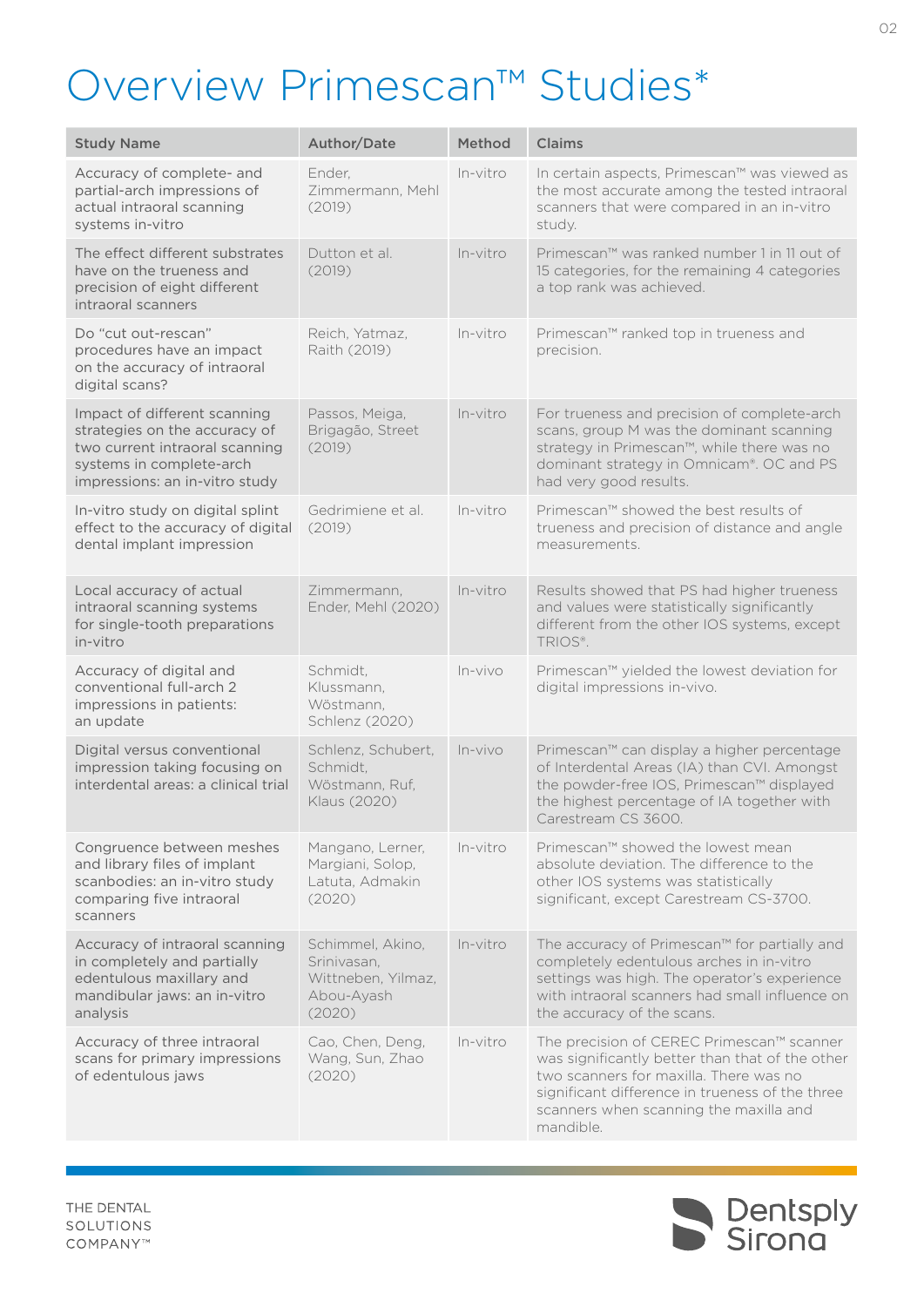# <span id="page-2-0"></span>Overview Primescan™ Studies\*

| <b>Study Name</b>                                                                                                                                                                             | Author/Date                                                              | Method     | <b>Claims</b>                                                                                                                                                                                                                                                                                                                                            |
|-----------------------------------------------------------------------------------------------------------------------------------------------------------------------------------------------|--------------------------------------------------------------------------|------------|----------------------------------------------------------------------------------------------------------------------------------------------------------------------------------------------------------------------------------------------------------------------------------------------------------------------------------------------------------|
| Trueness of 12 intraoral<br>scanners in the full-arch implant<br>impression: a comparative<br>in-vitro study                                                                                  | Mangano,<br>Admakin,<br>Bonacina, Lerner,<br>Rutkunas,<br>Mangano (2020) | In-vitro   | Primescan™ belonged to the group of IOS<br>with the highest accuracy (together with<br>iTero® Elements® 5D, Carestream CS 3700,<br>Carestream CS 3600, TRIOS® 3, Medit i-500)<br>In the analysis of the overall trueness with<br>the nurbs/nurbs method Primescan™<br>belonged to the three best IOS (together<br>with iTero® Elements® 5D and TRIOS® 3) |
| Comparing the accuracy of six<br>intraoral scanners on prepared<br>teeth and effect of scanning<br>sequence                                                                                   | Diker, Tak<br>(2020)                                                     | In-vitro   | Primescan™ showed statistically the highest<br>trueness. The highest precision value was<br>also measured for Primescan™ but with no<br>statistically significant difference to TRIOS®,<br>iTero <sup>®</sup> , and Omnicam®.                                                                                                                            |
| In-vitro analysis of intraoral<br>digital impression of inlay<br>preparation according to tooth<br>location and cavity type                                                                   | Kim, Son, Lee, Kim,<br>Park (2020)                                       | $In-vitro$ | The overall accuracy of digital impressions<br>with Primescan™ for inlay preparations was<br>clinically acceptable. Small differences were<br>observed depending on tooth location<br>$(< 2 \mu m)$ and inlay cavity type $(< 1 \mu m)$ .                                                                                                                |
| Accuracy and repeatability of<br>different intraoral scanners on<br>shade determination                                                                                                       | Ebeid, Sabet, Bona<br>(2020)                                             | $In-vitro$ | There was no statistical difference for shade<br>detection between Primescan™, Omnicam®<br>and TRIOS® 3.                                                                                                                                                                                                                                                 |
| Effect of pulp chamber depth<br>on the accuracy of endocrown<br>scans made with different<br>intraoral scanners versus an<br>industrial scanner: an in-vitro<br>study                         | Gurpinar, Tak<br>(2020)                                                  | $In-vitro$ | CEREC Primescan™ was found to have the<br>best trueness and precision among the<br>evaluated IOSs (P<.05). Statistically<br>significant differences were found for all<br>tested pulpal chamber depths.                                                                                                                                                  |
| Influence of preparation design,<br>marginal gingiva location,<br>and tooth morphology on the<br>accuracy of digital Impressions<br>for full-crown restorations: an<br>in-vitro investigation | Bernauer, Müller,<br>Zitzmann, Joda<br>(2020)                            | In-vitro   | The overall accuracy of Primescan™ for all<br>abutment teeth was very high whereby<br>Primescan™ and TRIOS® 3 revealed<br>homogenous results.                                                                                                                                                                                                            |

TRIOS®, Carestream CS 3600, Carestream CS-3700, iTero®, and Medit i500 are not registered trademarks of Dentsply Sirona Inc.

\* The summaries are mere abstracts of the studies. For complete details, please see the full studies noted at the bottom of each summary page.

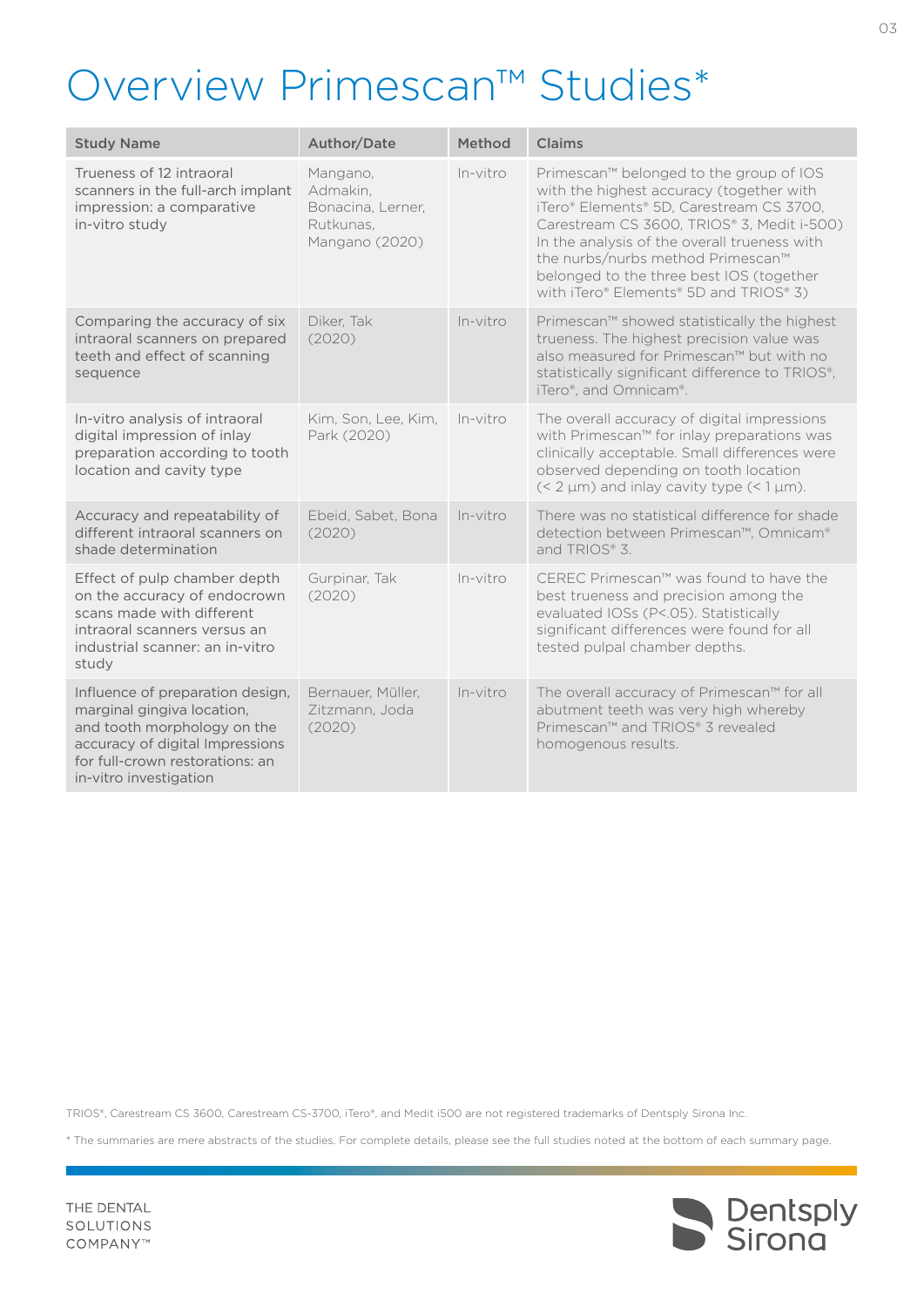# <span id="page-3-0"></span>Accuracy of complete- and partial-arch impressions of actual intraoral scanning systems in-vitro

#### Study Background

- In-vitro study with local and global accuracy
- Translucent, ceramic tooth model was used
- Primescan™, Omnicam®, TRIOS® 3, Medit i500, Carestream CS3600, iTero®



#### Talking Points

- In certain aspects, Primescan™ was viewed as the most accurate among the tested intraoral scanners that were compared in an in-vitro study
- In the peer group of intraoral scanners, which did not cover several systems commercially available today, Primescan™ showed the best median and mean values across complete arch, anterior and posterior segments, few statistical limitations apply
- Omnicam® results have significantly improved with the latest CEREC SW 5

## Abstract

#### Objective

Intraoral scanners (IOSs) are widely used for obtaining digital dental models directly from the patient. Additionally, improvements in IOSs are made from generation to generation. The aim of this study was to evaluate the accuracy of new and actual IOS devices for complete- and partial-arch dental impressions in an in-vitro setup.

#### Materials and methods

A custom maxillary complete-arch cast with teeth made from feldspar ceramic material was used as the reference cast and digitized with a reference scanner (ATOS III Triple Scan MV60). One conventional impression technique using polyvinylsiloxane (PVS) material (President) served as the control (CO), and eight different IOS devices comprising different hardware and software configurations (TRn: TRIOS® 3; TRi: TRIOS® 3 insane; Carestream CS: Carestream Dental Carestream CS 3600; MD: Medit i500; iT: iTero® Element® 2; OC4: CEREC Omnicam® 4.6.1; OC5: CEREC Omnicam® 5.0.0; PS: Primescan™) were used to take complete-arch impressions from the reference cast. The impressions were repeated 10 times  $(n = 10)$  for each group. Conventional impressions were poured with type IV gypsum and digitized with a laboratory scanner (inEos X5). All datasets were obtained in standard tessellation language (STL) file format and cut to either complete-arch, anterior segment, or posterior segment areas for respective analysis. Values for trueness and precision for the respective areas

were evaluated using a three-dimensional (3D) superimposition method with special 3D difference analysis software (GOM Inspect) using (90-10)/2 percentile values. Statistical analysis was performed using either one-way analysis of variance (ANOVA) or Kruskal-Wallis test ( $\alpha$  = 0.05). Results are given as median and interquartile range [IQR] values in µm.

#### Results

Statistically significant differences were found between test groups for complete- and partial-arch impression methods in-vitro (p < 0.05). Values ranged from 16.3 [2.8] µm (CO) up to 89.8 [26.1] µm (OC4) for in-vitro trueness, and from 10.6 [3.8] µm (CO) up to 58.6 [38.4] µm (iT) for in-vitro precision for the complete-arch methods. The best values for trueness of partial-arch impressions were found for the posterior segment, with 9.7 [1.2] µm for the conventional impression method (CO), and 21.9 [1.5] µm (PS) for the digital impression method.

#### Conclusion

Within the limitations of this study, digital impressions obtained from specific IOSs are a valid alternative to conventional impressions for partial-arch segments. Complete-arch impressions are still challenging for IOS devices; however, certain devices were shown to be well within the required range for clinical quality. Further in-vivo studies are needed to support these results.

Go to study: [https://ijcd.quintessenz.de/ijcd\\_2019\\_01\\_s0011.pdf](https://ijcd.quintessenz.de/ijcd_2019_01_s0011.pdf)



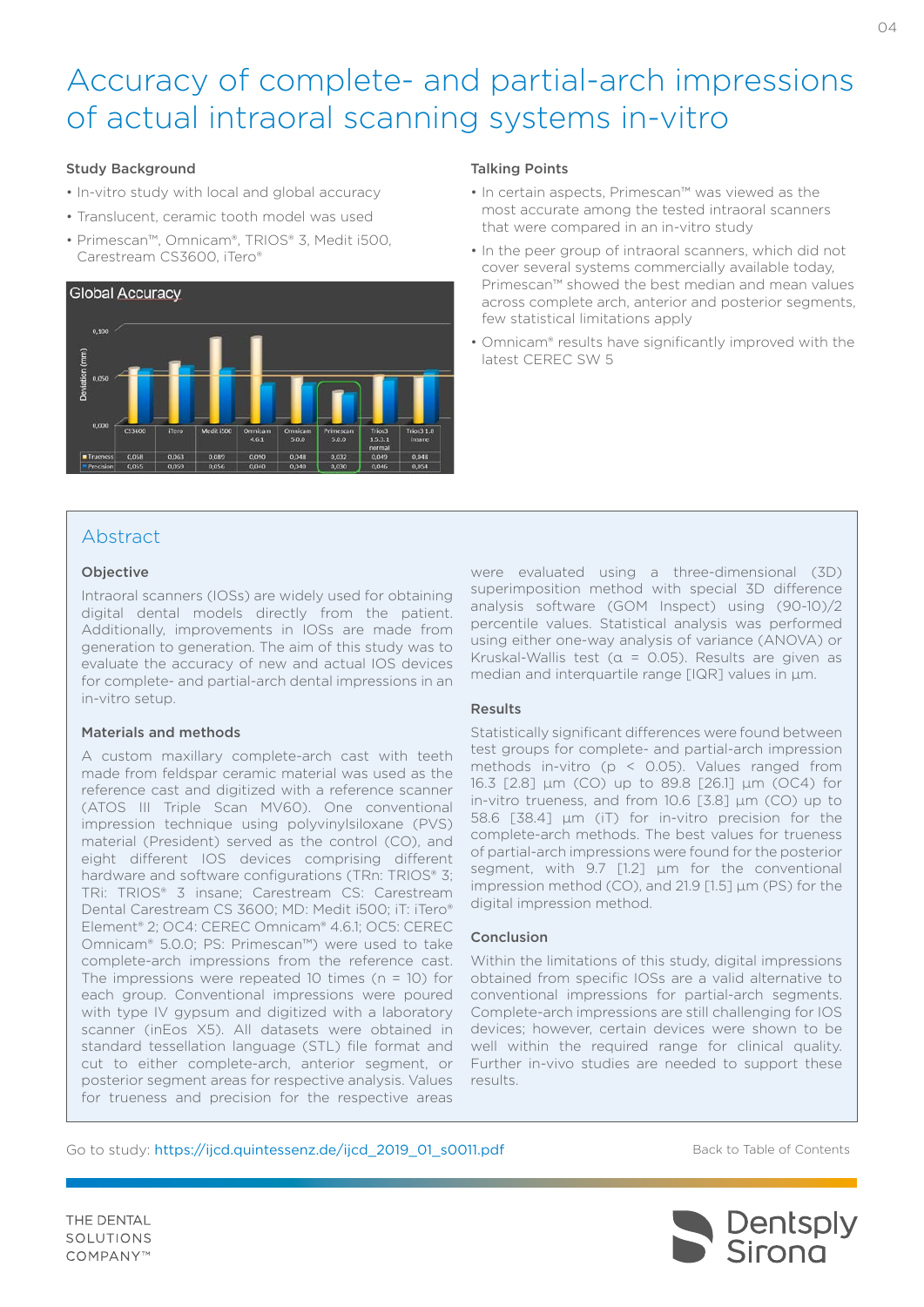# <span id="page-4-0"></span>The effect different substrates have on the trueness and precision of eight different intraoral scanners

#### Study Background

- In-vitro study with local and global accuracy
- Primescan™, Omnicam®, TRIOS® 3, Element2, Medit i500, Emerald™, Emerald™ S
- Dentin, Enamel, Gold, Amalgam, Resin, Zirconia, Lithium Disilicate, Enamel/Dentin Composite, White/ Blue Core, Bulk Fill Composite
- 3D best fit alignment
- Average of the absolute values of the average positive and negative deviations of the IOS data.



#### Talking Points

- Except for TRIOS® 3, substrate influences trueness and precision -> doesn't say anything about the level of accuracy
- Different scanners show different accuracy for same substrate
- Latest generation scanners more accurate than older scanners
- Primescan™ ranked #1 in 11 out of 15 categories
- Amongst those the important categories: Enamel, Dentin, Cross arch
- Primescan™ ranked within top 4 for remaining 4 categories
- Omnicam® was used with an old SW version, results are expected to be significantly better with latest version
- Study supports the proven accuracy of Primescan™ once again

## Abstract

#### Objective

This in-vitro study compares the newest generation of intraoral scanners to their older counterparts, and tests whether material substrates affect the trueness and precision of intraoral scanners (IOS).

#### Material and methods

A custom model, used as the reference standard, was fabricated with teeth composed of different dental materials. The reference standard scan was obtained using a three dimensional (3D) optical scanner, the ATOS III. Experimental scans were obtained using eight different IOS, operated by experienced clinicians, using the manufacturer's recommended scanning strategy. A comprehensive metrology program, Geomagic Control X, was used to compare the reference standard scan with the experimental scans.

### Results

For all scanners tested, except TRIOS® 3, the substrate does influence the trueness and precision of the scan. Furthermore, differences exist when comparing the same substrate across different scanners with some of the latest generation scanners clearly leaping ahead of the older generation regarding both trueness and precision.

#### Conclusions

Substrate type affects the trueness and precision of a scan. Active Triangulation scanners are more sensitive to substrate differences than their parallel confocal counterparts. Some scanners scan certain substrates better, but in general the new generation of scanners outperforms the old, across all substrates.

#### Clinical significance

The substrates being scanned play an import role in the trueness and precision of the 3D model. The new generation of scanners is remarkably accurate across all substrates and for complete arch scanning.

Go to study: <https://onlinelibrary.wiley.com/doi/full/10.1111/jerd.12528>

[Back to Table of Contents](#page-1-0)



 $\cap$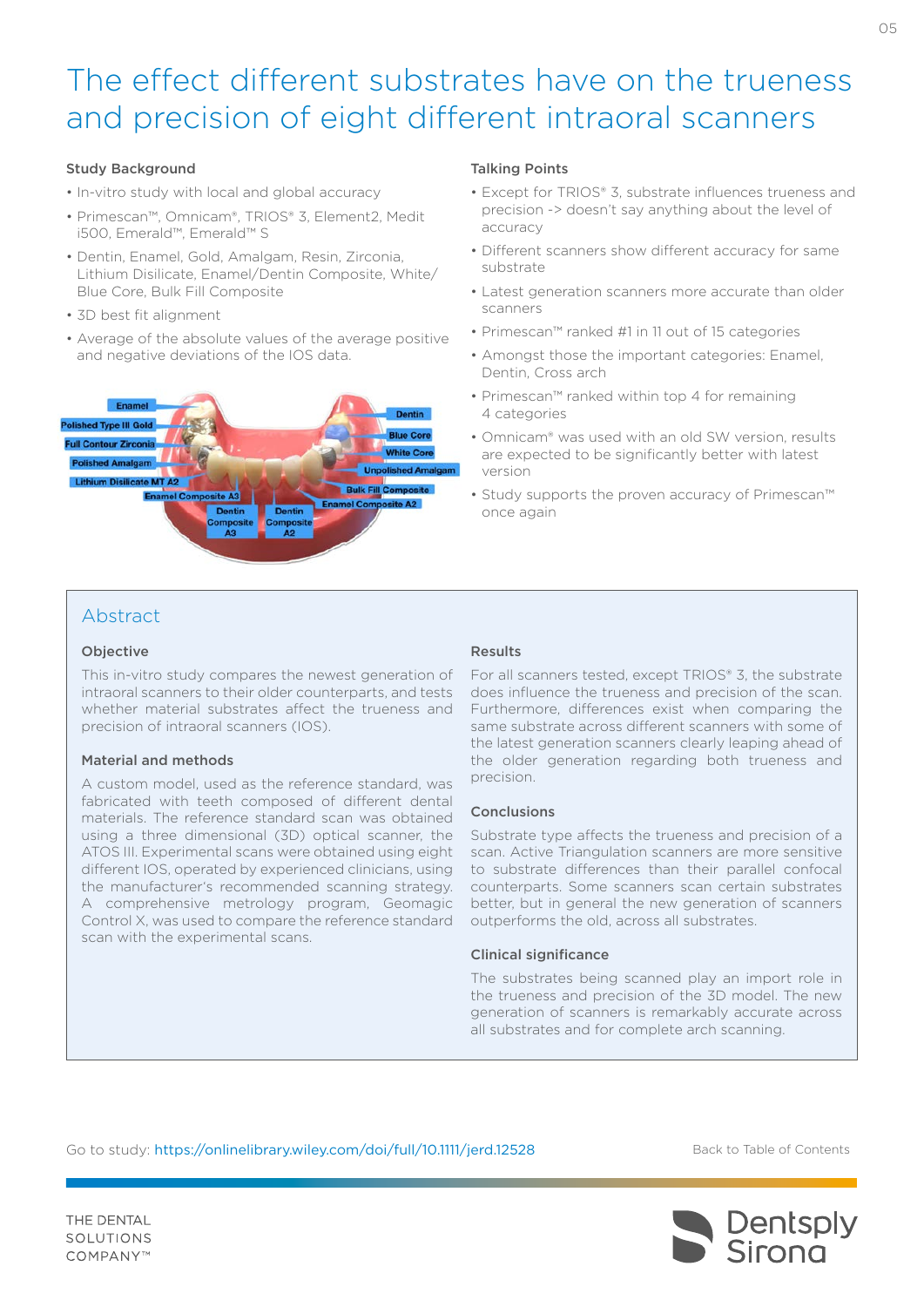# <span id="page-5-0"></span>Do "cut out-rescan" procedures have an impact on the accuracy of intraoral digital scans?

#### Study Background

- Complete-arch scan data of a maxillary master cast were generated 10 times with 3 intraoral scanners: TRIOS® 3 [TR], CEREC Primescan™ [PR], and CEREC Omnicam® [OM].
- For the "cut-out-rescan":
	- all complete arch scans were duplicated
	- the posterior area from the right lateral incisor was cut out from the duplicated scan data and rescanned
	- superimposition of the rescanned area onto the cut-out scan ([TR\_rs], [PR\_rs], [OM\_rs])
- As reference the master cast was scanned with a high precision industrial structured light scanner
- Evaluation of trueness and precision
- To evaluate statistical differences, either the Mann-Whitney U test or the t test was used (α=.05)

#### Talking Points

- The t test revealed statistically significant differences among the different scanners
- The comparison of the trueness values of the complete arch scan data with those of the corresponding "cut out-rescanned" data of each scanner system did not reveal statistically significant differences in any scanner system
- Significant differences were found between the precision results of the OM and PR as well as for the pairs OM\_rs/TR\_rs and TR\_rs/PR\_rs

| Types of STL<br>Data Sets                                     | N  | Minimum (um)      |                   | Maximum (um)                     | Mean ± Standard<br>Deviation (um) |
|---------------------------------------------------------------|----|-------------------|-------------------|----------------------------------|-----------------------------------|
| <b>OM</b>                                                     | 9  | 48                |                   | 59                               | $53^{ab}$ $\pm 4$                 |
| OM rs                                                         | a  | 48                |                   | 69                               | $55$ <sup>de</sup> $±6$           |
| <b>TR</b>                                                     | 10 | 36                |                   | 51                               | $42^{30} + 5$                     |
| TR <sub>rs</sub>                                              | 10 | 31                |                   | 46                               | $38df + 5$                        |
| PR                                                            | 10 | 26                |                   | 34                               | $29^{bc} + 3$                     |
| PR rs                                                         | 10 | 26                |                   | 40                               | $31^{47} + 5$                     |
|                                                               |    |                   |                   |                                  |                                   |
| Table 2. Precision values<br><b>Types of STL</b><br>Data Sets | N  | Min.<br>$(\mu m)$ | Max.<br>$(\mu m)$ | Mean +Standard<br>Deviation (um) | Median<br>$(\mu m)$               |
| OM                                                            | 36 | 12                | 31                | $20 + 4$                         | 19 <sup>o</sup>                   |
|                                                               | 36 | 16                | 63                | $28 + 11$                        | 25 <sup>de</sup>                  |
| OM rs<br><b>TR</b>                                            | 45 | 12                | 24                | $18 + 3$                         | 19                                |
|                                                               | 45 | 12                | 28                | $17 + 4$                         | 16 <sup>d</sup>                   |
| TR <sub>rs</sub><br>PR                                        | 45 | $8^{\circ}$       | 29                | $15 + 5$                         | 14 <sup>h</sup>                   |

### Abstract

#### Statement of problem

The software of digital intraoral scanners typically offers the option to cut out areas from 3D casts, to do rescans, and to merge them with the initial scan. However, evidence of whether this procedure has an impact on the accuracy of the scan is lacking.

#### Purpose

The purpose of this study was to determine whether "cut out-rescan" procedures change the accuracy of a 3D cast.

#### Material and methods

A maxillary master cast was digitized with an industrial structured light scanner to obtain a digital reference cast. This master cast was repeatedly scanned by 3 intraoral scanners: TRIOS® 3 [TR], CEREC Primescan™ [PR], and CEREC Omnicam® [OM]. The scan data were duplicated, and the posterior area from the right lateral incisor was cut out and rescanned to obtain completearch casts containing the rescanned data [TR\_rs], [PR\_rs], and [OM\_rs]. The trueness and precision of the scans were evaluated by superimposing procedures of the relevant data sets. To evaluate statistical differences, either the Mann-Whitney U test or the t test was used (α=.05).

#### Results

The median precision values of the complete-arch scan data was 19 μm for [OM] and [TR], whereas the median for [PR] was 14 μm. In the "cut out-rescanned" data group, the values were 25 μm for [OM\_rs], 16 μm for [TR\_rs], and 14 μm for [PR\_rs]. Statistically significant differences were found among the scanners [OM]/ [PR], [OM\_rs]/[TR\_rs], and [TR\_rs]/[PR\_rs]. The mean ± standard deviation values of trueness for the complete-arch scan data were 54 ±4 μm for [OM],  $42 \pm 5$  μm for [TR], and 30  $\pm 2$  μm for [PR]. In the group of the "cut out-rescanned" data, the mean trueness results were  $55 \pm 6$  μm for [OM\_rs], 38  $\pm 5$  μm for [TR\_rs], and 31  $\pm$ 5  $\mu$ m for [PR\_rs]. Significant differences were found among the complete-arch scan data and the "cut out-rescanned" data of the different scanners, but not between the complete-arch scan data and the "cut out-rescanned" data within one scanning system.

#### Conclusions

Significant differences were found among the scanners, but "cut out-rescan" procedures did not affect the accuracy within each scanning system.

Go to study: https://www.sciencedirect.com/science/article/abs/pii/S0022391319307553 [Back to Table of Contents](#page-1-0)

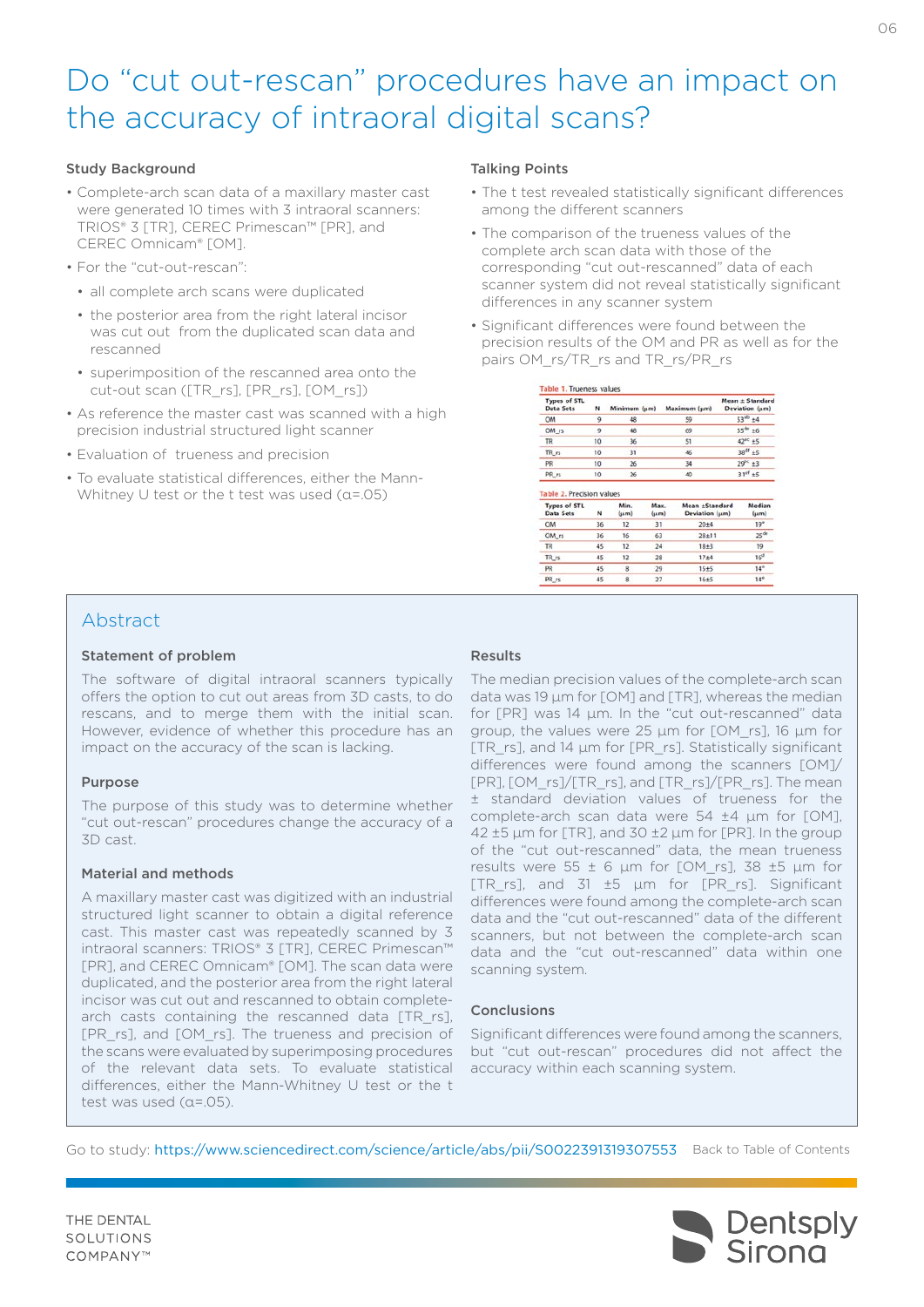# <span id="page-6-0"></span>Impact of different scanning strategies on the accuracy of two current intraoral scanning systems in complete-arch impressions: an in-vitro study

#### Study Background

- A customized complete-arch maxillary cast was scanned
- A master reference scan was obtained through an ATOS III Triple Scan 3D optical scanner
- Omnicam® (CEREC SW 5.1.0) and Primescan™ (CEREC SW 5.0.2) were used for complete-arch scanning with 13 different scanning strategies
- Best fit alignment of the scans with master scan
- Evaluation of trueness and precision
- Statistical analyses utilized Welch's unequal variances t test

#### Talking Points

- This scan strategy has very good value and is easy to use.
- Primescan™ featured a better trueness index  $(4.79 \,\mu m)$  than that of Omnicam® (19.13  $\mu$ m). Primescan™, also featured a better precision index (4.67  $\mu$ m) than Omnicam®, group B (16.75  $\mu$ m), with a statistically significant difference.

### Abstract

#### Aim

To determine the scanning strategy that obtains the most accurate results for two intraoral scanners (IOS) in complete-arch digital impressions. Scan time was evaluated and correlated with scan strategies.

#### Materials and method

A custom model used as the reference standard was fabricated with teeth having dentin- and enamelidentical refractive indices simulating natural dentition. A reference scan of the custom typodont was obtained using an ATOS III Triple Scan 3D optical scanner. Two IOS setups – Omnicam® v 5.1.0 and Primescan™ v 5.0.2 – were used for complete-arch scanning, each using 13 scanning strategies, obtaining 260 digital files (n = 10 per group), recording each scan time, converting all experimental scans to standard tessellation language (STL) format, and using a comprehensive metrology program to compare the reference standard scan with the experimental scans. Statistical analyses utilized Welch's unequal variances t test.

#### Results

Group M exhibited the lowest trueness and precision values (P < 0.05) for Primescan™ (47.5% of the average among all other groups) and the lowest trueness value (P < 0.05) for Omnicam® (53.4% of the average among all other groups), where group B exhibited the lowest precision value (65.6% of the average among all other groups) with P < 0.05. Primescan™ featured a better trueness index (4.79  $\mu$ m) than that of Omnicam® (19.13 µm), with a statistically significant difference (P < 0.00001). Primescan™, group M, also featured a better precision index (4.67 µm) than Omnicam®, group B (16.75 µm), with a statistically significant difference (P < 0.00001).

#### Conclusion

For both IOS systems, group M provided the lowest scanning times. For trueness and precision of complete-arch scans, group M was the dominant scanning strategy in Primescan™, while there was no dominant strategy in Omnicam®. Group M had the best scanning time for both IOS systems.

Go to study: <https://www.ncbi.nlm.nih.gov/pubmed/31840139>

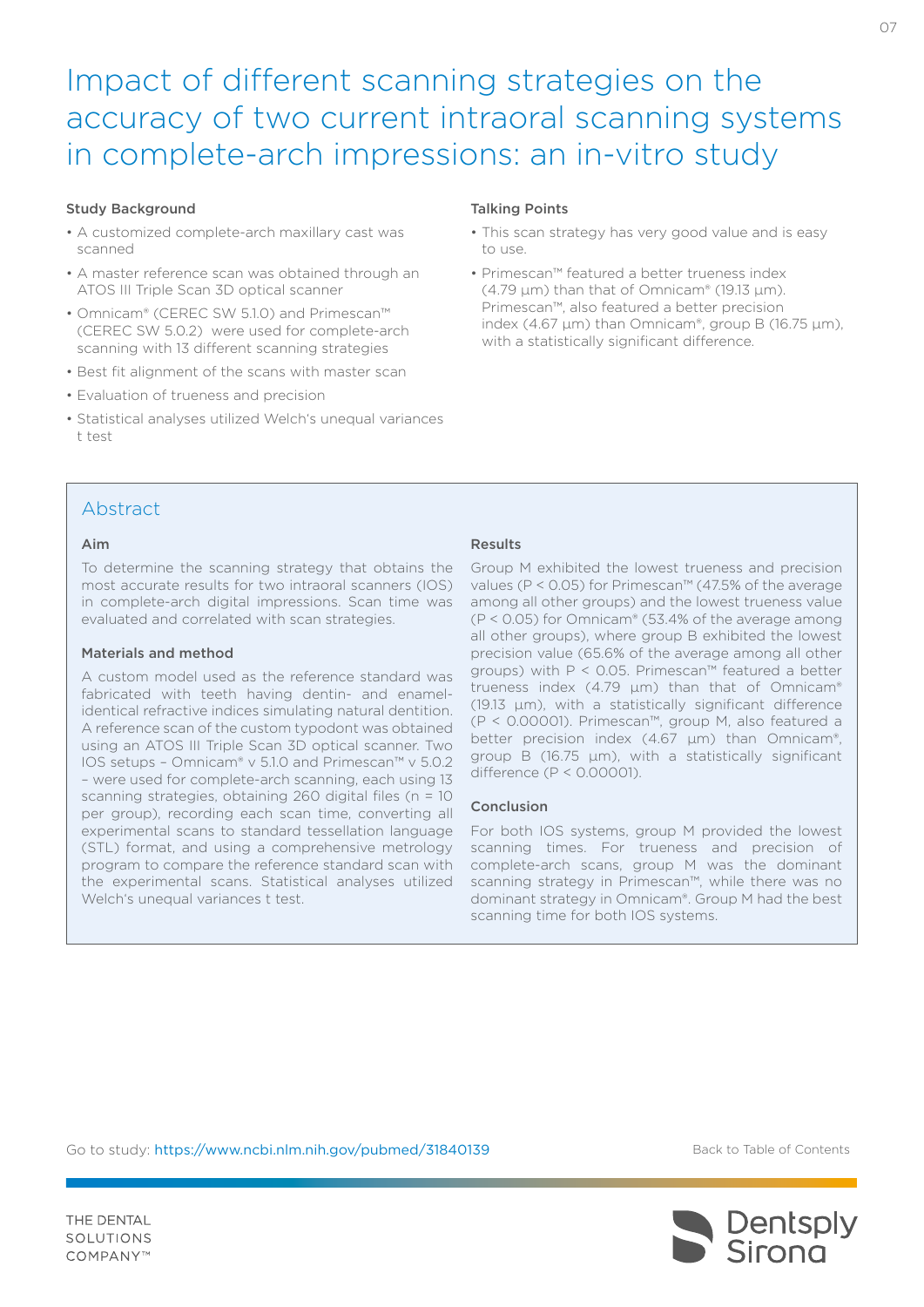# <span id="page-7-0"></span>In-vitro study on digital splint effect to the accuracy of digital dental implant impression

### Abstract

#### Background

Digital implant impressions (DII) with intraoral scanners (IOS) are a relatively novel, but continuously improving technique. Since IOS devices can only capture part of the object at a time, images have to be stitched together to form a 3D object and therefore it is the source of possible errors of the scan. Digital splinting at edentulous areas can possibly improve the accuracy of DII.

#### Aim/Hypothesis

The aim of this in-vitro study was to compare the trueness and precision of three different IOS scanning partially and fully edentulous models with 2 or 4 implants with attached scan bodies and digital splints.

#### Material and Methods

Two types of maxilla models were printed with Asiga™ Max 3D printer. The first model was missing both premolars and molars on the right side, so Straumann BL dental implants were inserted instead first premolar (straight) and second molar (tilted 20° mesially). Four implants were inserted in the second edentulous model symmetrically at second incisors (straight) and first molar areas (tilted 20° mesially). Scan bodies were attached to the implants and models were scanned with Nikon Altera 10.7.6. coordinate measurement machine (CMM) to form a reference scan. DII was taken with a Primescan™ (version 5.0.1), Carestream CS 3600 (version 3.1.0), TRIOS® 3 (version 1.18.2.10) IOS ten times each (n = 10) without digital splint. After that, tablets

of hardened Fuji Plus® cement was glued in edentulous areas to form digital splint and all models were scanned with three different IOS. Scanning data were exported in standard tessellation language format for analysis.

#### Results

Trueness of distance and angle in Carestream partially edentulous models was 185 μm in the group with splint and 280 μm without one and 0.22° in the group with splint and 0.29° in the group without respectively. Precision of distance and angle measurements in the splint groups were 87 μm and 0.13°, in the groups without −202 μm and 0.25°. In fully edentulous models trueness of distance varied 53–106 μm in the groups with splint and 67–8 μm in the groups without. Trueness of Primescan™ in partially edentulous models with splints was 21 μm and 0.16° in distance and angular measurements. Without splints −27 μm and 0.21°. For fully edentulous models trueness and precision of distance and angle was better n groups with splint than without. Trueness of distance and angle of TRIOS® 3 in partially edentulous splinted models was 15 μm and 0.3°;53 μm and 0.11° in unsplinted models respectively.

#### Conclusion and Clinical Implications

Primescan™ showed the best results of trueness and precision of distance and angle measurements. Since digital splints improve the accuracy of DII, the impact of their forms and materials should be more researched.

Carestream CS 3600 (version 3.1.0), TRIOS® 3 (version 1.18.2.10), Asiga Max™ and Fuji Plus® are not registered trademarks of Dentsply Sirona Inc.

Go to study: [https://onlinelibrary.wiley.com/doi/pdf/10.1111/clr.322\\_13509](https://onlinelibrary.wiley.com/doi/pdf/10.1111/clr.322_13509)

[Back to Table of Contents](#page-1-0)

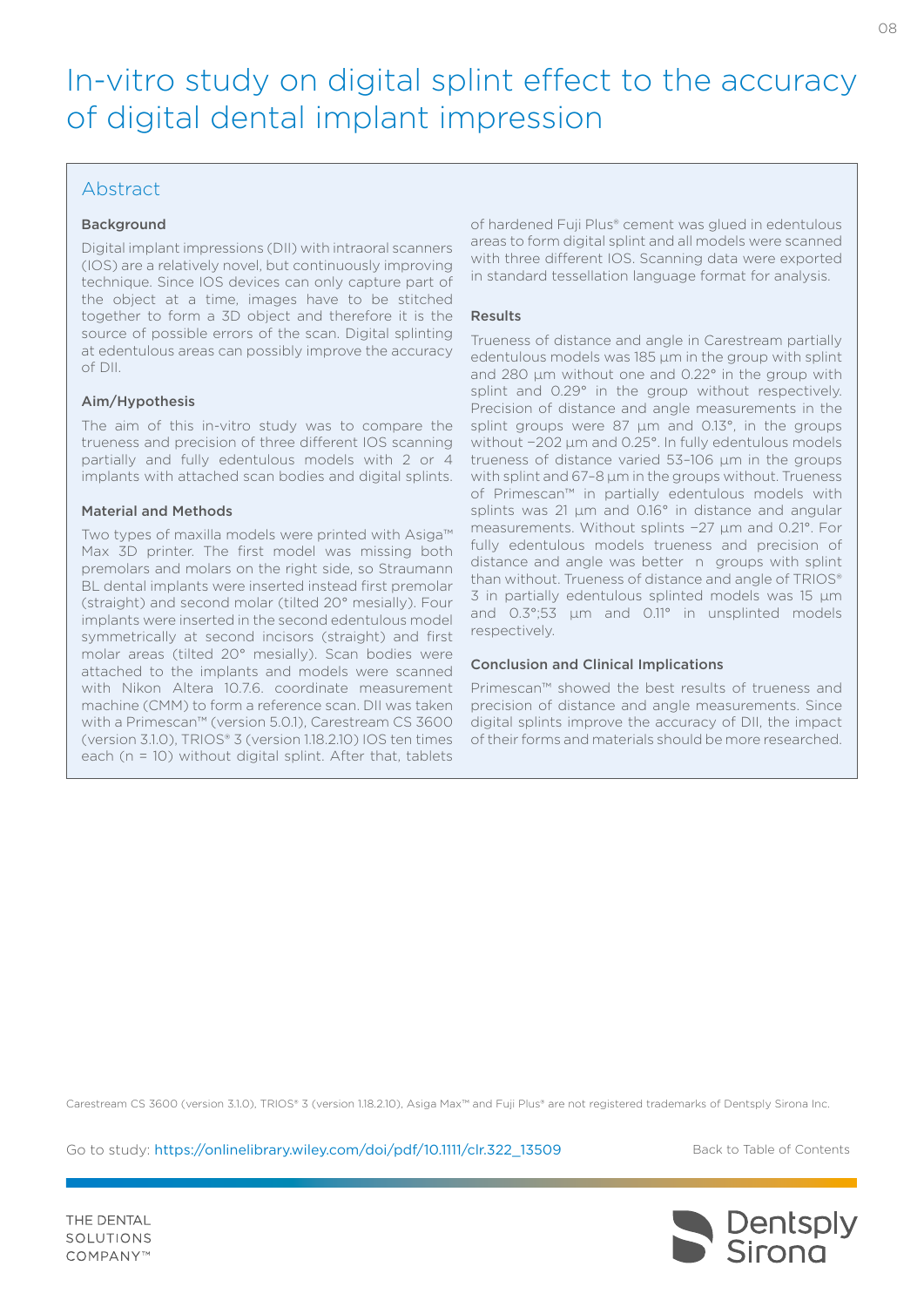# <span id="page-8-0"></span>Local accuracy of actual intraoral scanning systems for single-tooth preparations in-vitro

#### Study Background

The authors evaluated the local accuracy of intraoral scanning (IOS) systems for single-tooth preparation impressions with an in-vitro setup.

| <b>TEST GROUP</b> | <b>SYSTEM</b>                                                 | MANUFACTURER            | <b>SOFTWARE</b>                                | <b>POSTPROCESSING</b>                                                            |
|-------------------|---------------------------------------------------------------|-------------------------|------------------------------------------------|----------------------------------------------------------------------------------|
| CO <sup>3</sup>   | PRESIDENT 360 Heavy<br><b>Body and PRESDENT</b><br>Linha Book | Cobine AG               | Not applicable                                 | Poured with type IV gypsum.<br>digitized with inEOS XS.<br>drect export to \$71. |
| TR <sub>1</sub>   | TRIOS 3 Pod normal<br>scan mode                               | 19hane                  | TROS 3 software.<br>Version 1.18.2 6           | Direct export to STL                                                             |
| TR1               | TRIOS 3 Pod insane<br>speed scan mode                         | 35hape                  | TROS 3 software.<br>Vertion 1.18.2.6           | Drect export to STL                                                              |
| CS.               | CS 3600                                                       | Careswam Dental         | CS10 3D acquisition<br>software, Version 3.1.0 | Direct export to STL                                                             |
| MO                | Medit 500                                                     | Medit                   | Medit Link, Version<br>12.1                    | Drect export to STL                                                              |
| IT.               | iTero Element 2                                               | Alian Technology        | (Tera Element 2)<br>software, Version 1.7      | Drect export to STL                                                              |
| OCA               | <b>CEREC Omnom</b>                                            | <b>Dentroly Sirona</b>  | CIREC software.<br>Version 4.6.1               | Drect export to STL                                                              |
| OCS:              | CEREC Omnicam                                                 | Dentsolv Sirona         | CEREC software.<br>Version 5.0.0               | Direct export to STL                                                             |
| PS.               | <b>Primescan</b>                                              | <b>Dentsolv Secrial</b> | CEREC software.<br>Version 5.0.0               | Direct export to STL                                                             |

# Abstract

#### **Background**

The authors evaluated the local accuracy of intraoral scanning (IOS) systems for single-tooth preparation impressions with an in-vitro setup.

#### Methods

The authors digitized a mandibular complete-arch model with 2 full-contour crowns and 2 multisurface inlay preparations with a highly accurate reference scanner. Teeth were made from zirconia-reinforced glass ceramic material to simulate toothlike optical behavior. Impressions were obtained either conventionally (PRESIDENT Micosystem™, Coltène) or digitally using the IOS systems TRIOS® 3 and TRIOS® 3 using insane scan speed mode (3Shape), Medit i500, Version 1.2.1 (Medit), iTero® Element® 2, Version 1.7 (Align Technology), Carestream CS 3600, Version 3.1.0 (Carestream Dental), CEREC Omnicam®, Version 4.6.1, CEREC Omnicam®, Version 5.0.0, and Primescan™ (Dentsply Sirona). Impressions were repeated 10 times per test group. Conventional (CO) impressions were poured with type IV gypsum and digitized with a laboratory scanner. The authors evaluated trueness and precision for preparation margin (MA) and preparation surface (SU) using 3-dimensional superimposition and 3-dimensional difference analysis method using (95% – 5%) / 2 percentile values. Statistical analysis was performed using Kruskal-Wallis test. Results were presented as median (interquartile range) values in micrometers.

#### Talking Points

"We found statistically significant differences of CO for all IOS systems except PS. Among the IOS systems, our results showed that the PS group had higher trueness for SU parameter, with median (IQR) of 19.4 (5.0) mm; values were statistically significantly different from the other IOS systems, except TRn and TRi."

| VARIABLE            | PREPARATION SURFACE.<br><b>MICROMETERS</b> |                            | PREPARATION MARGIN, um |                             |
|---------------------|--------------------------------------------|----------------------------|------------------------|-----------------------------|
|                     | Median (IOR')                              | Mean (SD <sup>1</sup> )    | Median (IOR)           | Mean (SD)                   |
| Trueness            |                                            |                            |                        |                             |
| Group               |                                            |                            |                        |                             |
| CO <sup>T</sup>     | 11.8 (2.0)                                 | 12.2 (2.3)4                | 17.7 (2.6)             | 18.2 (3.0) <sup>4</sup>     |
| TAN <sup>4</sup>    | 33.3(4.2)                                  | 22-6 (2.7 $^{2.6}$         | 31.9 (7.0)             | 32.0 (4.8) <sup>8.47</sup>  |
| $Tn^*$              | 23.6(5.4)                                  | 23600 <sup>4</sup>         | 30.7 (6.0)             | 31.5 (4.6/h/A               |
| COM                 | 28.9 (9.4)                                 | 31.1 (7.97%)               | 34.9 (8.4)             | 35.8.06.025.84              |
| MD <sup>2</sup>     | 31.4 (5.1)                                 | 320G3 <sup>45</sup>        | 34.5 (6.2)             | 34.6 (4.3) <sup>46.47</sup> |
| $\pi^{**}$          | 34.6 (8.6)                                 | 36.3 (7.8) <sup>(3/3</sup> | 38.1 (11.1)            | 40.0 (6.9/ <sup>17</sup>    |
| $OC4$ <sup>11</sup> | 36.7 (10.1)                                | 36.6 (6.4) <sup>(1)</sup>  | 54.3 (9.0)             | 53.4 lb 27                  |
| OCS <sup>TT</sup>   | 40.5 (10.9)                                | 41.7 (7.0 <sup>8)</sup>    | 55.9(15.5)             | 58.0110.67                  |
| pe <sup>er</sup>    | 19.4 (5.0)                                 | 18.7 (2.8) <sup>43/1</sup> | 21.4(2.7)              | 22.4 (2.4)*                 |
| Precision           |                                            |                            |                        |                             |
| Group               |                                            |                            |                        |                             |
| co.                 | 8.7 (2.2)                                  | <b>450.9</b>               | 14.3 (9.0)             | 17.7 (8.87)                 |
| Tiên                | 13.6 (1.3)                                 | 14.0 (2.4)*                | 18.9 (8.7)             | 21.2 微学师                    |
| Tri                 | 15.8 (3-5)                                 | 16.0 (2.3)                 | 22 5 (12.4)            | 24.4 (6.97 <sup>(4)</sup>   |
| <b>CS</b>           | 18.3 张 2)                                  | 19.5 (6.11 <sup>42)</sup>  | 38.0 (17.7)            | 38.5 (12.0)                 |
| MD                  | 13.4 (3.4)                                 | 13 6 (2.5) <sup>8</sup>    | 21.0 (7.6)             | 216 域 97 <sup>6</sup>       |
| $ \mathsf{T} $      | 17.8 (7.7)                                 | 19.6 (8.0) <sup>-8.4</sup> | 47.0114.91             | $47.6$ (11.3) <sup>8</sup>  |
| OCA                 | 21.1.85.01                                 | 20.3 (4.0 <sup>m.hs)</sup> | 39.0135.71             | 38.5 (10.6)                 |
| $_{\rm occ}$        | 23.9 证股                                    | 24.7 (5.3) <sup>9</sup>    | 48.8 (24.4)            | 50.2 (15.4) <sup>8</sup>    |
| PS                  | 83(2.4)                                    | 83(1.5)*                   | 15.5 (8.4)             | 17.9 (7.6) <sup>e.h.</sup>  |

#### Results

The authors found statistically significant differences for MA and SU among different test groups for both trueness and precision (P < .05). Median (interquartile range) trueness values ranged from 11.8 (2.0) μm (CO) up to 40.5 (10.9) μm (CEREC Omnicam®, Version 5.0.0) for SU parameter and from 17.7 (2.6) μm (CO) up to 55.9 (15.5) μm (CEREC Omnicam®, Version 5.0.0) for MA parameter.

#### Conclusions

IOS systems differ in terms of local accuracy. Preparation MA had higher deviations compared with preparation SU for all test groups.

#### Practical implications

Trueness and precision values for both MA and SU of single-unit preparations are equal or close to CO impression for several IOS systems.

Go to study: https://www.sciencedirect.com/science/article/abs/pii/S0002817719307664 [Back to Table of Contents](#page-1-0)



 $\bigcap$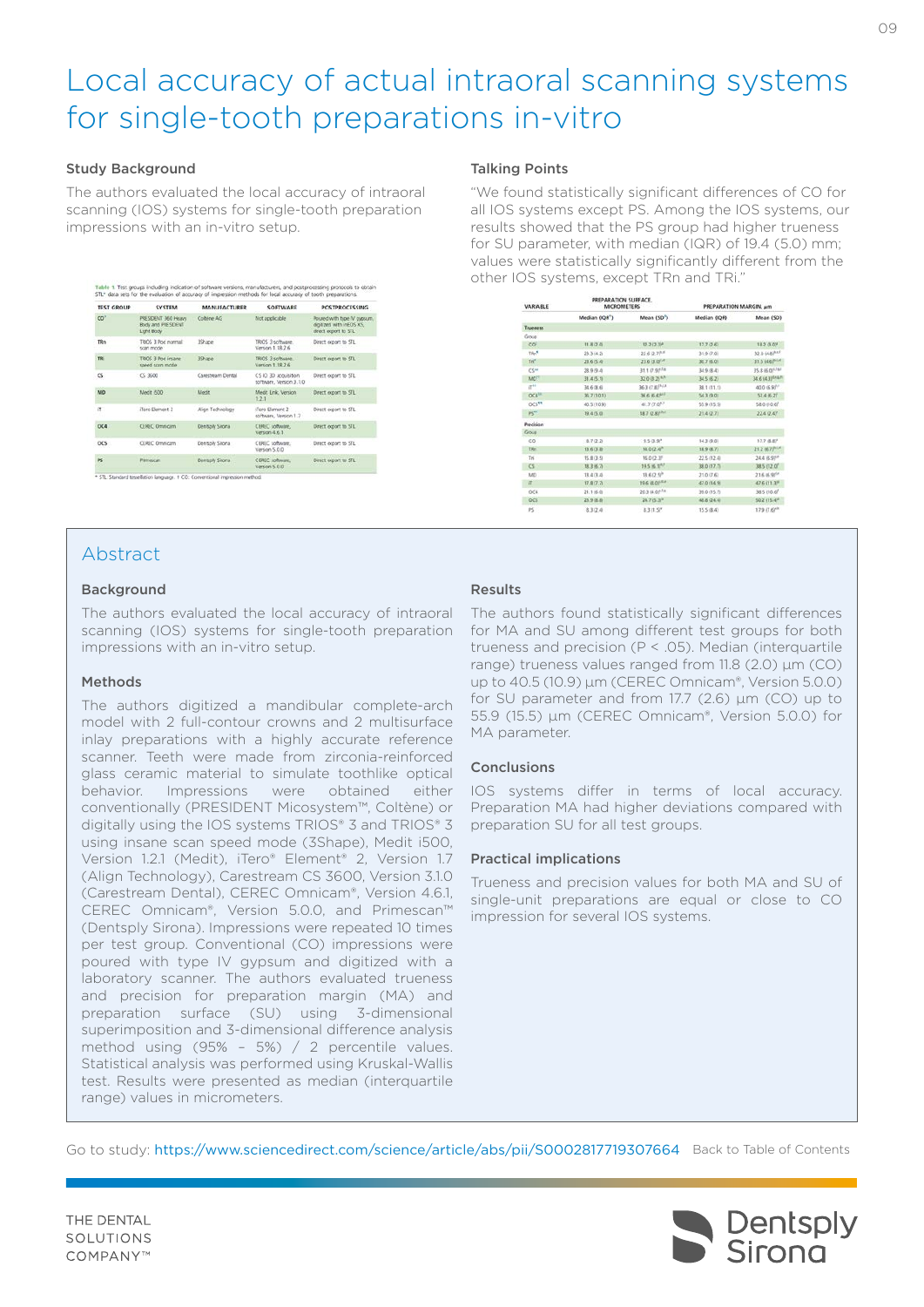# <span id="page-9-0"></span>Accuracy of digital and conventional full-arch impressions in patients: an update

#### Study Background

- Five patients with a complete lower dental arch were included in this invivo study.
- Four bearing steel spheres with a diameter of 5 mm were reversibly luted on the teeth of the lower jaw using a flowable composite
- Subsequently, in every patient four digital full-arch impressions were taken using TRIOS® 3 Cart wired, TRIOS® 3 Pod wired, TRIOS® 4 Pod wireless and Primescan™ as well as a high precision conventional impression was taken
- Distances between the single spheres were compared

Figure 1. Metallic reference aid with four steel spheres.

#### Talking Points

- For the two short distances in the posterior segments (i.e., spheres D1\_2 and D3\_4), digital had more precise results were found using digital compared with conventional impressions.
- For long-span distances, the CVI technique provided the lowest deviation, although no significant difference was demonstrated for PRI and T4PODwl.
- Hardware components of the TRIOS® scanner exhibited an influence on accuracy.



### Abstract

The aim of this clinical study was to update the available data in the literature regarding the transfer accuracy (trueness/precision) of four current intraoral scanners (IOS) equipped with the latest software versions and to compare these data with conventional impressions (CVI). A metallic reference aid served as a reference dataset. Four digital impressions (TRIOS® 3 Cart, TRIOS® 3 Pod, TRIOS® 4 Pod, and Primescan™) and one CVI were investigated in five patients. Scan data were analyzed using three-dimensional analysis software and conventional models using a coordinate measurement machine. The transfer accuracy between the reference aid and the impression methods were compared. Differences with  $p < 0.05$  were considered to be statistically significant. Overall, mean ± standard

deviation (SD) transfer accuracy ranged from 24.6 ± 17.7 µm (CVI) to 204.5 ± 182.1 µm (TRIOS® 3 Pod). The Primescan™ yielded the lowest deviation for digital impressions (33.8  $\pm$  31.5 µm), followed by TRIOS® 4 Pod (65.2 ± 52.9 µm), TRIOS® 3 Cart (84.7 ± 120.3 µm), and TRIOS® 3 Pod. Within the limitations of this study, current IOS equipped with the latest software versions demonstrated less deviation for short-span distances compared with the conventional impression technique. However, for long-span distances, the conventional impression technique provided the lowest deviation. Overall, currently available IOS systems demonstrated improvement regarding transfer accuracy of full-arch scans in patients.

#### Go to study: <https://www.ncbi.nlm.nih.gov/pubmed/32143433>

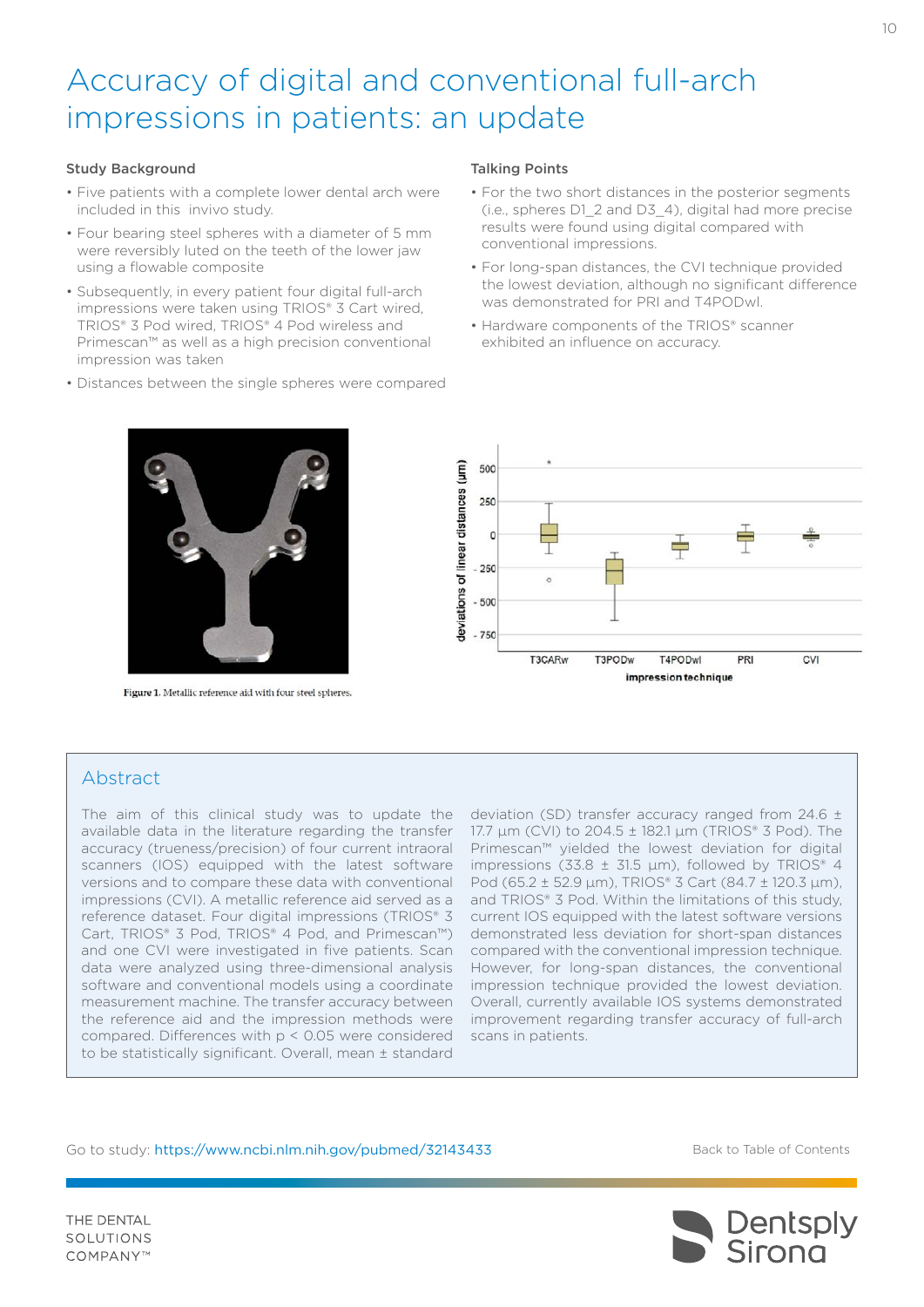# <span id="page-10-0"></span>Digital versus conventional impression taking Focusing on interdental areas: a clinical trial

#### Study Background

- Overcome limitations of in-vitro study
- Compare the ability of one conventional and four digital impression techniques to reproduce Interdental Areas (IA) of periodontally compromised dentitions (PCD)
- In-vivo, 30 patients, 1 experienced operator
- Four digital impressions were taken for each jaw with 3M True Definition, Primescan™, Carestream CS 3600, TRIOS® 3
- Comparison against digitized conventional impression
- 3D best-fit alignment
- Calculation of percentage of displayed IA in relation to absolute IA

#### Talking Points

- IOS can display higher percentage of IAs then CVI
- IAs in the anterior area of the jaw are better displayed than in the posterior area by IOS
- A higher percentage of IA was displayed for class III PCD
- True definition displayed a higher percentage of IAs but requires application of optical powder for impression taking
- Primescan™ and Carestream CS 3600 displayed the highest percentage of IA amongst the powder-free IOS
- TRIOS® 3 displayed the lowest percentage of IA compared to all other IOS

### Abstract

THE DENTAL SOLUTIONS COMPANY™

Due to the high prevalence of periodontitis, dentists have to face a larger group of patients with periodontally compromised dentitions (PCDs) characterized by pathologic tooth migration and malocclusion. Impression taking in these patients is challenging due to several undercuts and extensive interdental areas (IAs). The aim of this clinical trial was to analyze the ability of analog and digital impression techniques to display the IAs in PCDs. The upper and the lower jaws of 30 patients (n = 60, age: 48–87 years) were investigated with one conventional impression (CVI) using polyvinyl siloxane and four digital impressions with intraoral scanners (IOSs), namely 3M True Definition (TRU),

Primescan™ (PRI), Carestream CS 3600 (CAR), and TRIOS® 3 (TIO). The gypsum models of the CVIs were digitalized using a laboratory scanner. Subsequently, the percentage of the displayed IAs in relation to the absolute IAs was calculated for the five impression techniques in a three-dimensionalmeasuring software. Significant differences were observed among the impression techniques (except between PRI and CAR, p-value < 0.05). TRU displayed the highest percentage of IAs, followed by PRI, CAR, TIO, and CVI. The results indicated that the IOSs are superior to CVI regarding the ability to display the IAs in PCDs.

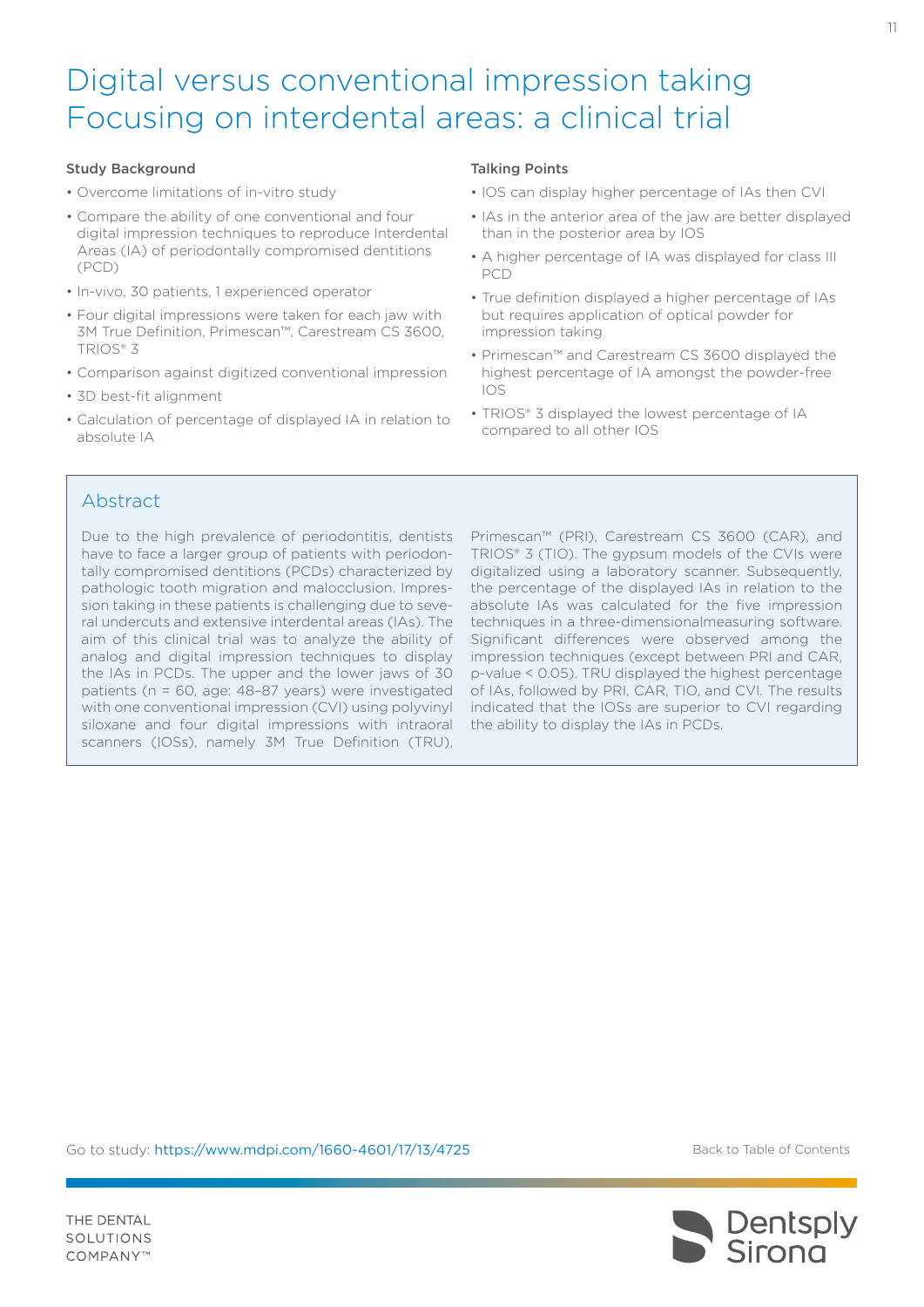# <span id="page-11-0"></span>Congruence between meshes and library files of implant scanbodies: an in-vitro study comparing five intraoral scanners

#### Study Background

- Assess and compare reliability of five different IOS in the capture of implant Scanbodies (SB)
- Verify dimensional congruence between meshes of SB captured during scan of a complete arch model with six implants and the corresponding library file
- In-vitro
- Gypsum cast representing a fully endentulous maxilla with 6 implant was scanned with: Primescan™, Carestream CS 3700, Medit i-500, iTero® Elements® 5D, Emerald™ S
- 3D analysis of the congruence between scanned mesh of SB and SB library file, best fit alignment
- Calculation of quantitative and qualitative deviation between scanned mesh of SB and SB library file

#### Talking Points

- Primescan™ and Carestream CS 3700 showed the highest congruence between SB MEs and LF, with the lowest mean absolute deviations
- Statistically significant difference between these two scanners and the other three
- Primescan™ was the IOS with the lowest mean absolute deviation but the difference to Carestream CS 3700 was statistically not significant



### Abstract

#### Purpose

To compare the reliability of five different intraoral scanners (IOSs) in the capture of implant scanbodies (SBs) and to verify the dimensional congruence between the meshes (MEs) of the SBs and the corresponding library file (LF).

#### Methods

A gypsum cast of a fully edentulous maxilla with six implant analogues and SBs screwed on was scanned with five different IOSs (Primescan™, Carestream CS 3700, Medit i-500, iTero® Elements® 5D, and Emerald™ S). Ten scans were taken for each IOS. The resulting MEs were imported to reverse engineering software for 3D analysis, consisting of the superimposition of the SB LF onto each SB ME. Then, a quantitative and qualitative evaluation of the deviations between MEs and LF was performed. A careful statistical analysis was performed.

#### Results

Primescan™ showed the highest congruence between SB MEs and LF, with the lowest mean absolute deviation (25.5  $\pm$  5.0 µm), immediately followed by Carestream CS 3700 (27.0  $\pm$  4.3  $\mu$ m); the difference between them was not significant ( $p = 0.1235$ ).

Primescan™ showed a significantly higher congruence than Medit i-500 (29.8  $\pm$  4.8 µm, p < 0.0001), iTero® Elements® 5D (34.2 ± 9.3  $\mu$ m, p < 0.0001), and Emerald™ S (38.3 ± 7.8 μm, p < 0.0001). Carestream CS 3700 had a significantly higher congruence than Medit i-500 (p  $= 0.0004$ ), iTero® Elements® 5D (p < 0.0001), and Emerald™ S (p < 0.0001). Significant differences were also found between Medit i-500 and iTero® Elements® 5D (p < 0.0001), Medit i-500 and Emerald™ S (p < 0.0001), and iTero® Elements® 5D and Emerald™ S (p < 0.0001). Significant differences were found among different SBs when scanned with the same IOS. The deviations of the IOSs showed different directions and patterns. With Primescan™, iTero® Elements® 5D, and Emerald™ S, the MEs were included inside the LF; with Carestream CS 3700, the LF was included in the MEs. Medit i-500 showed interpolation between the MEs and LF, with no clear direction for the deviation.

#### Conclusions

Statistically different levels of congruence were found between the SB MEs and the corresponding LF when using different IOSs. Significant differences were also found between different SBs when scanned with the same IOS. Finally, the qualitative evaluation revealed different directions and patterns for the five IOSs.

Go to study: <https://pubmed.ncbi.nlm.nih.gov/32660070/>

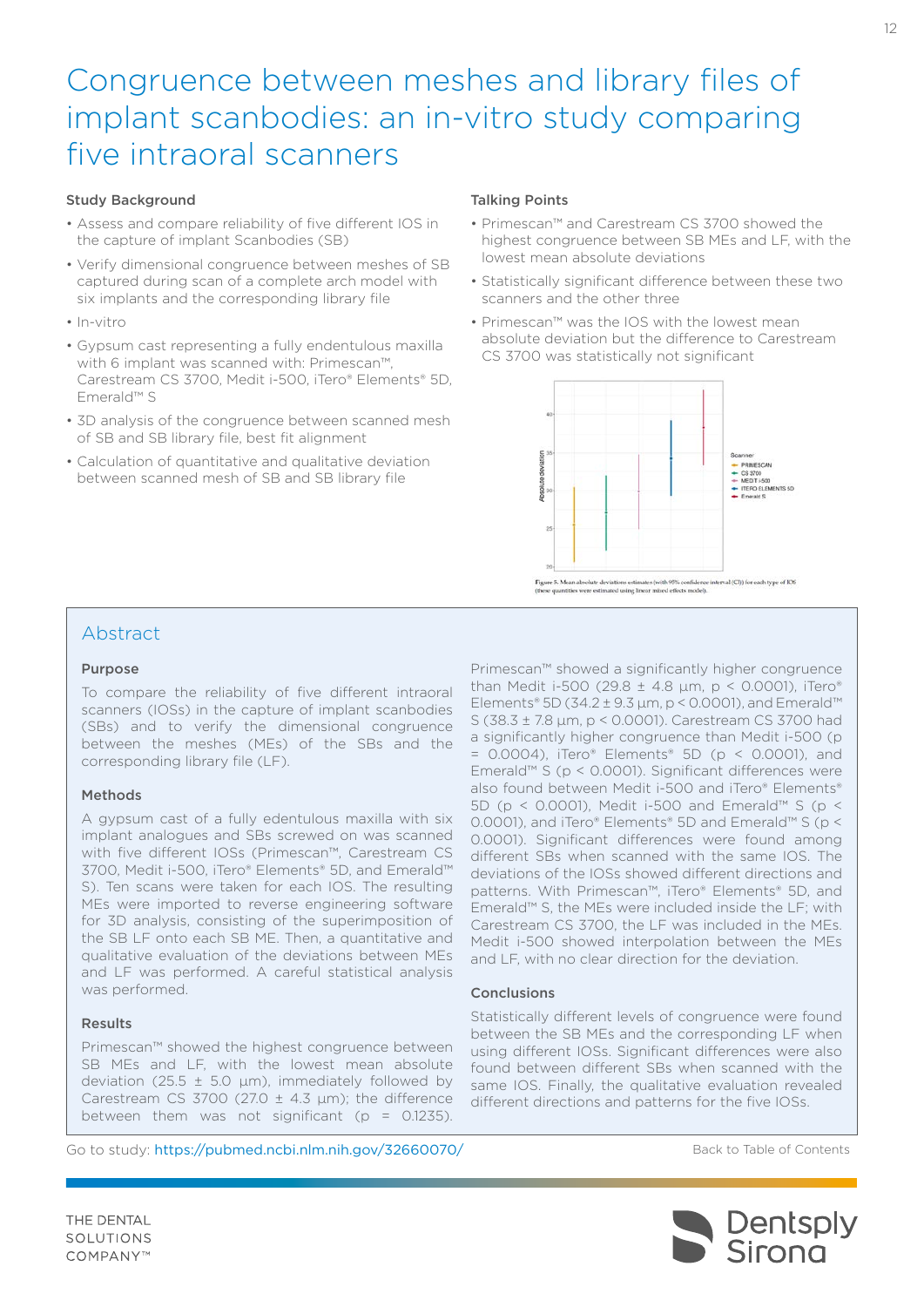# <span id="page-12-0"></span>Accuracy of intraoral scanning in completely and partially edentulous maxillary and mandibular jaws: an in-vitro analysis

#### Study Background

- Analyze the accuracy (trueness and precision) of IOS in completely and partially edentulous maxillary and mandibular models
- Evaluated the influence of the operators' experience with this new generation IOS device on the scan accuracy and scan time
- Resin models: edentulous and partially edentulous, mandibular and maxillary models
- Digital scans were performed by two specialist prosthodontists, one experienced and one inexperienced in IOS. Neither of the clinicians had ever used the tested IOS device before
- For the reference data, all models were digitized using an industrial high-precision scanner
- Determination of trueness and precision

#### Talking Points

- Overall median trueness comprising of all digital scans by the two operators was 24.2 μm (IQR 20.7 μm–27.4 μm)
- Significantly higher trueness was found in the scans of the edentulous mandibular model by the inexperienced operator
- No differences were detected among the other scans
- Overall median precision was 18.3 μm (IQR14.4–22.1 μm)
- A significantly higher precision was found for the scans of the edentulous maxillary model by the inexperienced operator
- No differences were detected among the other scans
- Overall median scan time was 100.5 s (IQR 72.0,139.2 s)
- Scans of experienced operator were faster than the scans of inexperienced operator
- Longer scan times could be associated with a higher level of trueness

### Abstract

#### Objectives

New generation intraoral scanners are promoted to be suitable for digital scans of long-span edentulous spaces and completely edentulous arches; however, the evidence is lacking. The current study evaluated the accuracy of intraoral scanning (IOS) in partially and completely edentulous arch models and analyzed the influence of operator experience on accuracy.

#### Materials and methods

Four different resin models (completely and partially edentulous maxilla and mandible) were scanned, using a new generation IOS device (n = 20 each). Ten scans of each model were performed by an IOS-experienced and an inexperienced operator. An industrial highprecision scanner was employed to obtain reference scans. IOS files of each model-operator combination, their respective reference scan files (n = 10 each; total = 80), as well as the IOS files from each model generated by the same operator, were superimposed (n = 45; total = 360) to calculate trueness and precision. An ANOVA for mixed models and post hoc t tests for mixed models were used to assess group-wise differences ( $\alpha$  = 0.05).

#### Results

The median overall trueness and precision were 24.2 μm (IQR 20.7-27.4 μm) and 18.3 μm (IQR 14.4-22.1 μm), respectively. The scans of the inexperienced operator had significantly higher trueness in the edentulous mandibular model (p = 0.0001) and higher precision in the edentulous maxillary model ( $p = 0.0004$ ).

#### Conclusion

The accuracy of IOS for partially and completely edentulous arches in in-vitro settings was high. Experience with IOS had small influence on the accuracy of the scans.

#### Clinical relevance

IOS with the tested new generation intraoral scanner may be suitable for the fabrication of removable dentures regardless of clinician's experience in IOS.

Go to study: <https://pubmed.ncbi.nlm.nih.gov/32812098/>

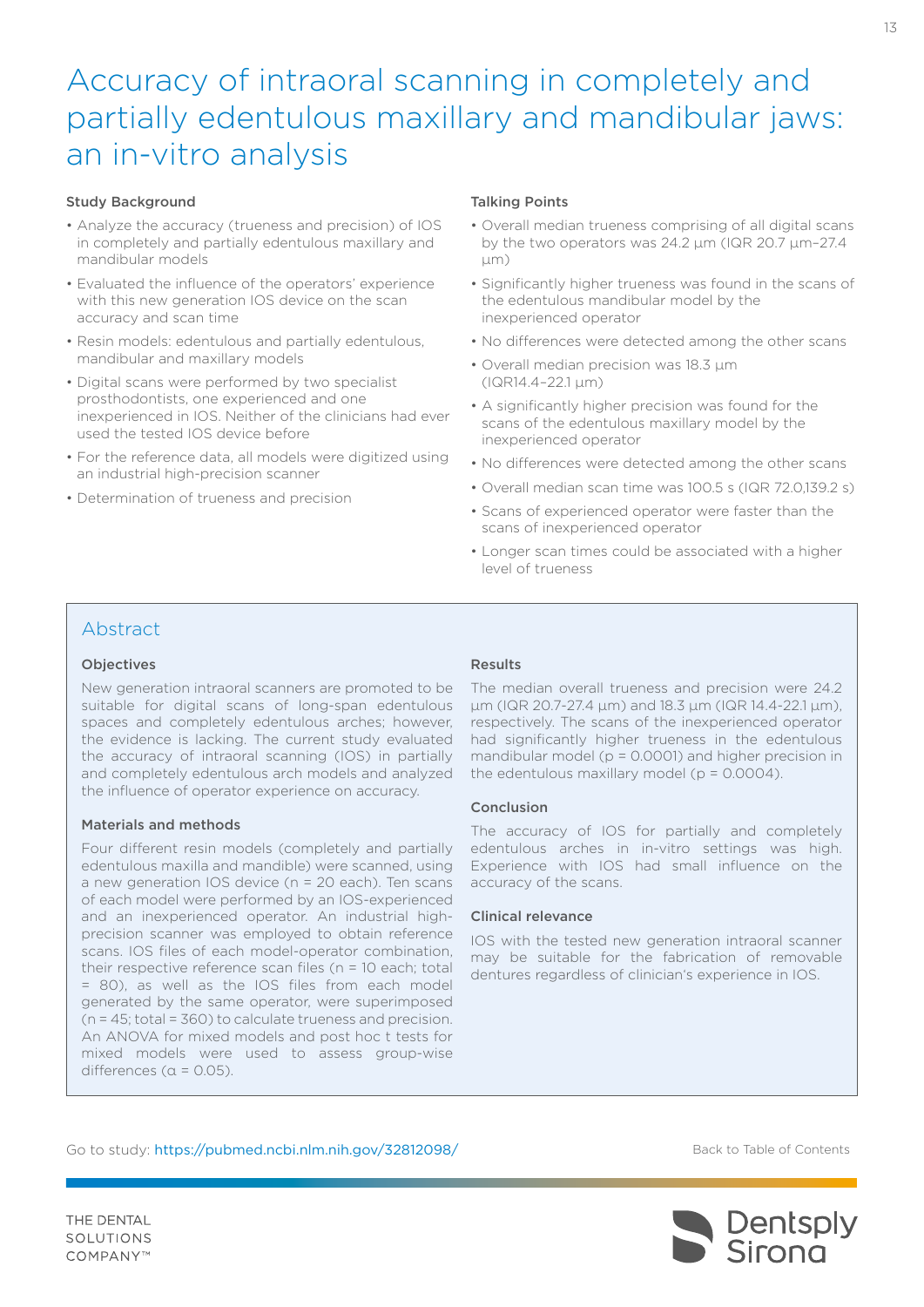# <span id="page-13-0"></span>Accuracy of three intraoral scans for primary impressions of edentulous jaws

### Abstract

### Objective

To provide a reference for using intraoral scanners for making clinical diagnostic dentures of edentulous jaws by comparing the accuracy of three intraoral scanners for primary impression and jaw relation record of edentulous jaws.

#### Methods

This study contained 6 primary impressions of the edentulous patients. Each of the impressions consisted of the maxillary primary impression, the mandibular primary impression and the jaw relation record. For each of them, a dental cast scanner (Dentscan Y500) was used to obtain stereolithography (STL) data as reference scan, and then three intraoral scanners including Medit i500, TRIOS® 3 and CEREC Primescan™ were used for three times to obtain STL data as experiment groups. In Geomagic Studio 2013 software, trueness was obtained by comparing experiment groups with the reference scan, and the precision was obtained from intragroup comparisons. Registered maxillary data of the intraoral scan with reference scan, the morphological error of jaw relation record was obtained by comparing jaw relation record of the intraoral scan with the reference scan. Registered mandibular data with jaw relation record of intraoral scan and the displacement of the jaw position were evaluated. Independent samples t test and Mann-Whitney U test in the SPSS 20.0 statistical software were used to statistically analyze the trueness, precision and morphological error of jaw relation record of three intraoral scanners. The Bland-Altman diagram was used to evaluate the consistency of the jaw relationship measured by the three intraoral scanners.

### Results

The trueness of Medit i500, TRIOS® 3 and CEREC Primescan™ scanners was (182.34±101.21) μm, (145.21±71.73) μm, and (78.34±34.79) μm for maxilla; (106.42±21.63) μm, and 95.08 (63.08) μm, (78.45±42.77)

μm for mandible. There was no significant difference in trueness of the three scanners when scanning the maxilla and mandible (P>0.05). The precision of the three scanners was 147.65 (156.30) μm, (147.54±83.33) μm, and 40.30 (32.80) μm for maxilla; (90.96±30.77) μm, (53.73±23.56) μm, and 37.60 (93.93) μm for mandible. The precision of CEREC Primescan™ scanner was significantly better than that of the other two scanners for maxilla (P<0.05). TRIOS® 3 and CEREC Primescan™ scanners were significantly better than Medit i500 scanner for mandible (P<0.05). The precision of the Medit i500 and TRIOS® 3 scanners for mandible was superior to maxilla (P<0.05). The upper limit of 95% confidence intervals of trueness and precision of three scanners for both maxilla and mandible were within ±300 μm which was clinically accepted. The morphological error of jaw relation record of the three scanners was (337.68±128.54) μm, (342.89±195.41) μm, and (168.62±88.35) μm. The 95% confidence intervals of i500 and TRIOS® 3 scanners were over 300 μm. CEREC Primescan™ scanner was significantly superior to Medit i500 scanner (P<0.05). The displacement of the jaw position of the three scanners was (0.83±0.56) mm, (0.80±0.45) mm, and (0.91±0.75) mm for vertical dimension; (0.79±0.58) mm, (0.62±0.18) mm, and (0.53±0.53) mm for anterior and posterior directions; (0.95±0.59) mm, (0.69±0.45) mm, and (0.60±0.22) mm for left and right directions. The displacement of the jaw position of the three scanners in vertical dimension, anterior and posterior directions and the left and right directions were within the 95% consistency limit.

### Conclusion

Three intraoral scanners showed good trueness and precision. The Medit i500 and TRIOS® 3 scanners had more errors in jaw relation record, but they were used as primary jaw relation record. It is suggested that three intraoral scanners can be used for obtaining digital data to make diagnostic dentures and individual trays, reducing possible deforming or crack when sending impressions from clinic to laboratory.

Go to study: <https://www.ncbi.nlm.nih.gov/pubmed/32071476>

[Back to Table of Contents](#page-1-0)

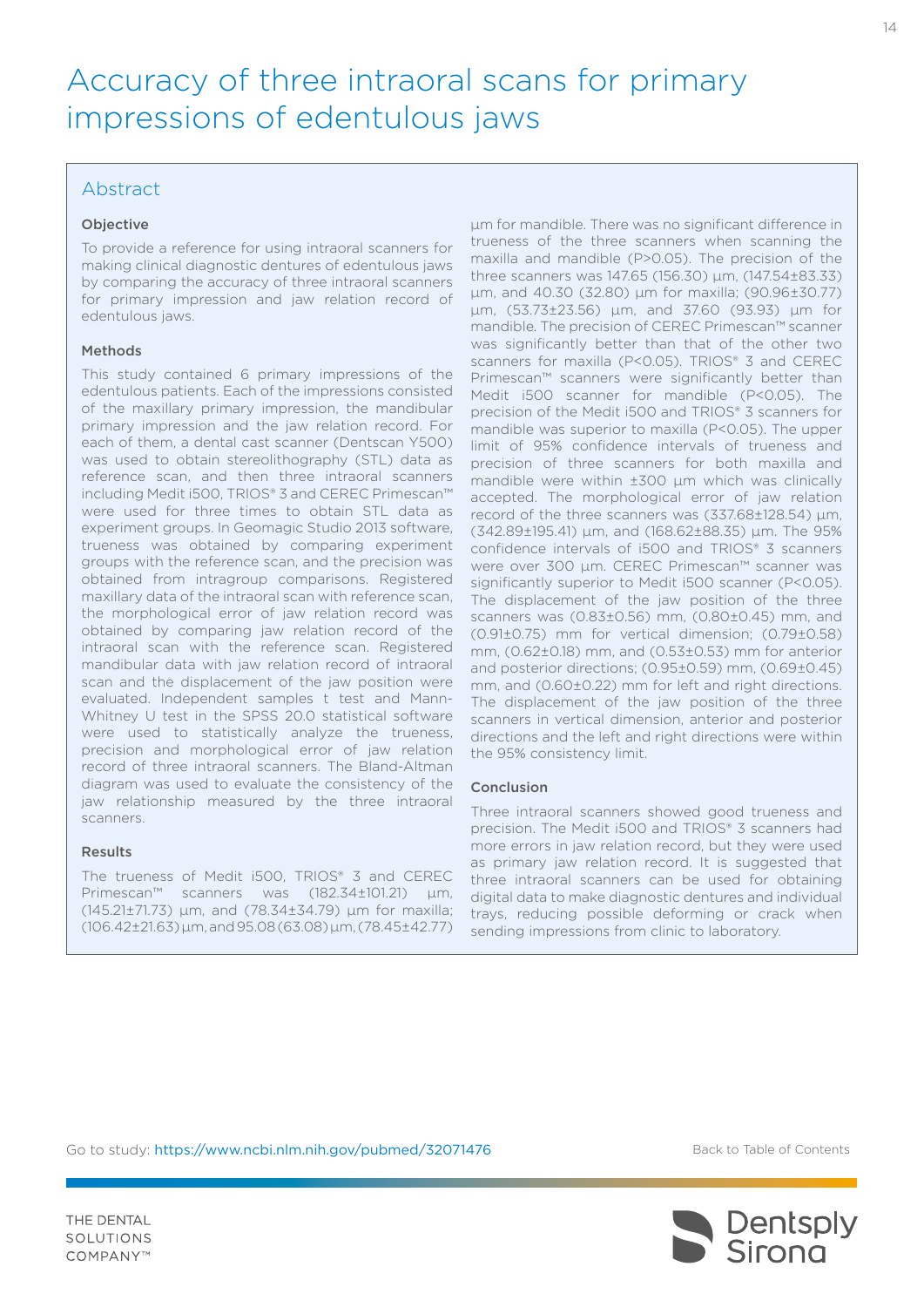# <span id="page-14-0"></span>Trueness of 12 intraoral scanners in the full-arch implant impression: a comparative in-vitro study

#### Study Background

- Assessment and comparison of the trueness of 12 different IOSs in full arch (FA) impression: (iTero® Elements® 5D, Primescan™, Omnicam®, Carestream CS 3700, Carestream CS 3600, TRIOS® 3, Medit i-500, Emerald™ S, Emerald™, Virtuo Vivo™, DWIO, RUNEYES QUICKSCAN)
- Using a type IV gypsum model representing a totally edentulous maxilla with 6 implant analogues and PEEK ScanBodies screwed on
- Reference virtual models in STL were aquired by a desktop scanner
- A single operator captured the scans with each of the IOSs
- Evaluation of overall generall trueness via mesh/mesh and nurbs/nurbs method
- The evaluation of the linear and cross distances between the different SBs, for analysis of the local trueness of the intraoral scanning models

#### Talking Points

- Primescan™ belonged to the group of IOS with the highest accuracy (together with iTero® Elements® 5D, Carestream CS 3700, Carestream CS 3600, TRIOS® 3, Medit i-500)
	- With average intrinsic error < 40 μm with the mesh/ mesh method and < 25 μm with the nurbs/nurbs method, representing a theoretically compatible solution for taking impressions for FA restorations.
- In the analysis of the overall trueness with the nurbs/ nurbs method Primescan™ belonged to the three best IOS (together with iTero® Elements® 5D and TRIOS® 3)
	- With no statistically significant difference between the IOS (for α=00.05)
- The best absolute performance with mesh/mesh method was obtained by Carestream CS 3700, iTero® Elements® and Medit i-500
	- Only iTero® Elements® 5D was significantly different to Primescan™ (for α=00.05) with a mean difference of 7 µm
	- Carestream CS 3700 and Medit i-500 were not significantly different to Primescan™ (for α=00.05)
- For the cross-distance method, the distance category S2-S4 is missing which could cause a bias in the results.
- Primescan™ has the lowest mean error value in "Linear distances method" (see table 5)
- Best performance for the cross-distance method was obtained by iTero® Elements® 5D and Medit i-500 but with no statistically significant difference to Primescan™ (for α=00.05)
- In general, the selected model type (gypsum) enables good scanning results for all intraoral scanners applied in this study
- Other factors are important in determining the reliability of an optical impression including the operator, patient, environnemental conditions and SB. Further studies are therefore necessary to understand the weight of each factor.

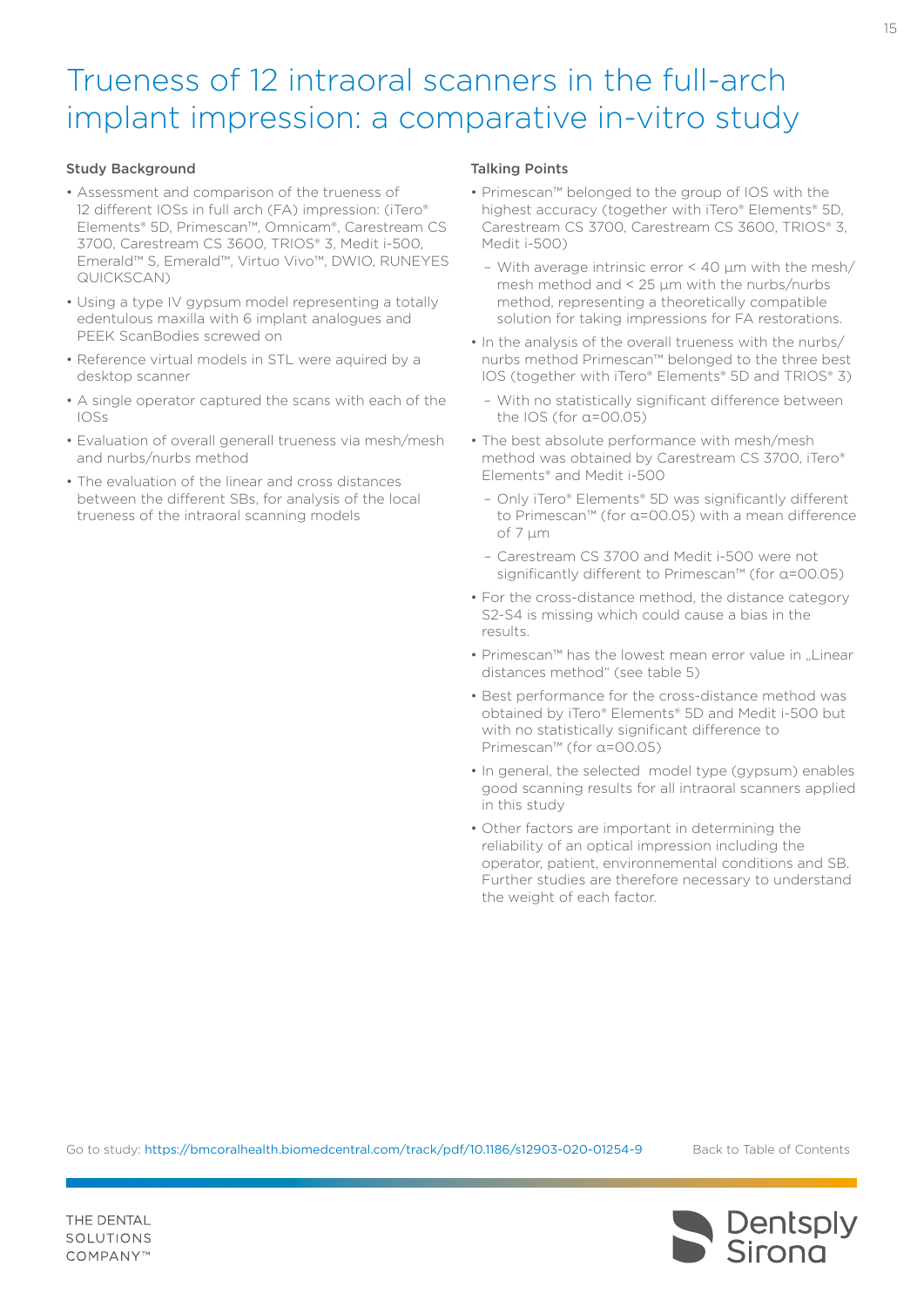# Trueness of 12 intraoral scanners in the full-arch implant impression: a comparative in-vitro study

## Abstract

### Objective

The literature has not yet validated the use of intraoral scanners (IOSs) for full-arch (FA) implant impression. Hence, the aim of this in-vitro study was to assess and compare the trueness of 12 different IOSs in FA implant impression.

#### Materials and methods

A stone-cast model of a totally edentulous maxilla with 6 implant analogues and scanbodies (SBs) was scanned with a desktop scanner (Freedom UHD®) to capture a reference model (RM), and with 12 IOSs (iTero® Elements® 5D; Primescan™ and Omnicam®; Carestream CS 3700 and Carestream CS 3600; TRIOS® 3; Medit i-500; Emerald™ S and Emerald™; Virtuo Vivo™ and DWIO®; RUNEYES QUICKSCAN®). Ten scans were taken using each IOS, and each was compared to the RM, to evaluate trueness. A mesh/mesh method and a nurbs/nurbs method were used to evaluate the overall trueness of the scans; linear and cross distances between the SBs were used to evaluate the local trueness of the scans. The analysis was performed using reverse engineering software (Artec Studio software, Geomagic software, and Materialise Magics software). A statistical evaluation was performed.

#### Results

With the mesh/mesh method, the best results were obtained by Carestream CS 3700 (mean error 30.4 μm) followed by iTero® Elements® 5D (31.4 μm), Medit i-500 (32.2 μm), TRIOS® 3 (36.4 μm), Carestream CS 3600 (36.5 μm), Primescan™ (38.4 μm), Virtuo Vivo™ (43.8 μm), RUNEYES® (44.4 μm), Emerald™ S (52.9 μm), Emerald™ (76.1 μm), Omnicam® (79.6 μm) and DWIO® (98.4 μm). With the nurbs/nurbs method, the best results were obtained by iTero® Elements® 5D (mean error 16.1 μm), followed by Primescan™ (19.3 μm), TRIOS® 3 (20.2 μm), Medit i-500 (20.8 μm), Carestream CS 3700 (21.9 μm), Carestream CS 3600 (24.4 μm), Virtuo Vivo™ (32.0 μm), RUNEYES® (33.9 μm), Emerald™ S (36.8 μm), Omnicam® (47.0 μm), Emerald™ (51.9 μm) and DWIO® (69.9 μm). Statistically significant differences were found between the IOSs. Linear and cross distances between the SBs (local trueness analysis) confirmed the data that emerged from the overall trueness evaluation.

#### Conclusion

Different levels of trueness were found among the IOSs evaluated in this study. Further studies are needed to confirm these results.

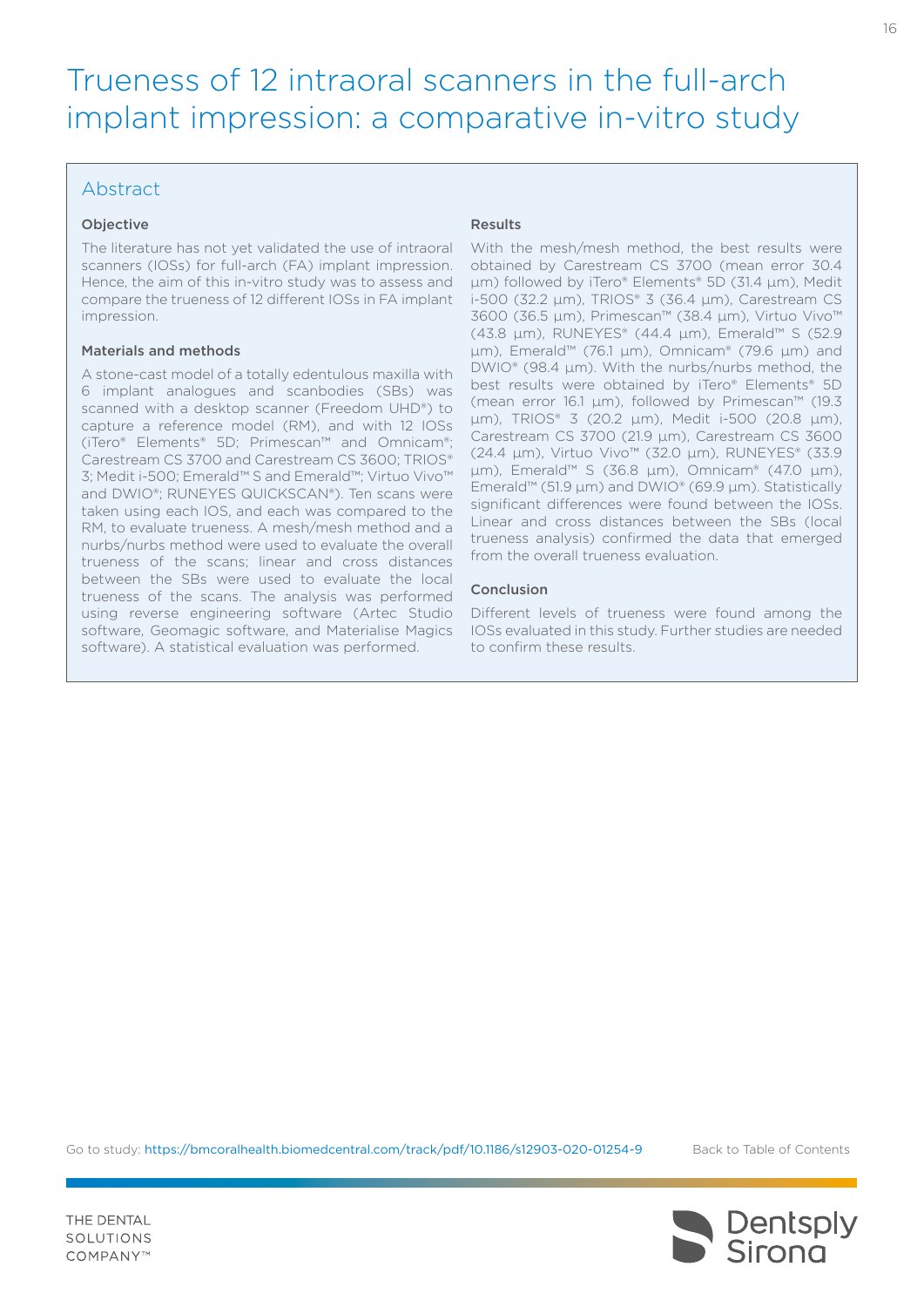# <span id="page-16-0"></span>Comparing the accuracy of six intraoral scanners on prepared teeth and effect of scanning sequence

#### Study Background

- Using a maxillary complete arch model, right and left canine teeth prepared for single crowns
- Using a highly accurate industrial reference scanner to create digital reference
- Six IOSs (TRIOS® 3, iTero® Element® 2, CEREC Omnicam®, Planmeca Emerald™, Primescan™, Virtuo Vivo™) were used to investigate precision and trueness
- Ten scans were taken of the model using each intraoral scanner. The first 5 scans started from the right maxillary quadrant (Scan Right-ScanR) and the following 5 scans started from the left maxillary quadrant (Scan Left- ScanL) to evaluate effect of scanning sequence
- For trueness, models were superimposed on the reference model using a best-fit algorithm
- For precision, a two-way pairwise comparison was performed



# Abstract

#### Objective

The aim of this study was to evaluate the accuracy of six recently introduced intraoral scanners (IOSs) for single crown preparations isolated from the complete arch, and to determine the effect of scanning sequence on accuracy.

#### Materials and methods

A complete arch with right and left canine preparations for single crowns was used as a study model. The reference dataset was obtained by scanning the complete arch using a highly accurate industrial scanner (ATOS Core 80, GOM GmbH). Six different IOSs (TRIOS®, iTero®, Planmeca Emerald™, CEREC Omnicam®, Primescan™, and Virtuo Vivo™) were used to scan the model ten times each. The scans performed with each IOS were divided into two groups, based on whether the scanning sequence started from the right or left quadrant (n=5). The accuracy of digital impression was evaluated using three-dimensional

#### Talking Points

- The statistically higher trueness was obtained from Primescan™ (25 μm), followed by TRIOS® (40.5 μm), Omnicam® (41.5 μm), Virtuo Vivo™ (52 μm), iTero® (70 μm), and Planmeca Emerald™ (73.5 μm)
	- There was no statistically significant difference between TRIOS®, Omnicam®, Virtuo Vivo™, and iTero® (P > .003)
- The highest precision was obtained from Primescan™ (10  $\pm$  2 μm), followed by TRIOS® (11  $\pm$  3 μm), iTero®  $(12 ± 3 μm)$ , Omnicam® (18  $± 5 μm$ ), Virtuo Vivo<sup>™</sup>  $(37 \pm 19 \mu m)$ , and Planmeca Emerald™ (60 ± 27 µm).
	- There was no statistically significant difference between Primescan™, TRIOS®, iTero®, and Omnicam®.
	- The difference between Primescan™ and Planmeca Emerald™ and Virtuo Vivo™ was statistically significant.
- No significant difference was found between the precision and trueness values of the ScanR and ScanL obtained from each IOS for the prepared teeth

analyzing software (Geomagic Studio 12, 3D Systems). The Kruskal Wallis and Mann-Whitney U statistical tests for trueness analysis and the One-way ANOVA test for precision analysis were performed (α=.05).

#### Results

The trueness and precision values were the lowest with the Primescan™ (25 and 10 µm), followed by TRIOS® (40.5 and 11  $\mu$ m), Omnicam® (41.5  $\mu$ m and 18  $\mu$ m), Virtuo Vivo™ (52 and 37 µm), iTero® (70 and 12 µm) and Planmeca Emerald™ (73.5 and 60 µm). Regarding trueness, iTero® showed more deviation when scanning started from the right (P=.009).

#### Conclusion

The accuracy of digital impressions varied depending on the IOS and scanning sequence used. Primescan™ had the highest accuracy, while Planmeca Emerald™ showed the most deviation in accuracy for single crown preparations.

#### Go to study: <https://www.ncbi.nlm.nih.gov/pmc/articles/PMC7604233/>

[Back to Table of Contents](#page-2-0)



17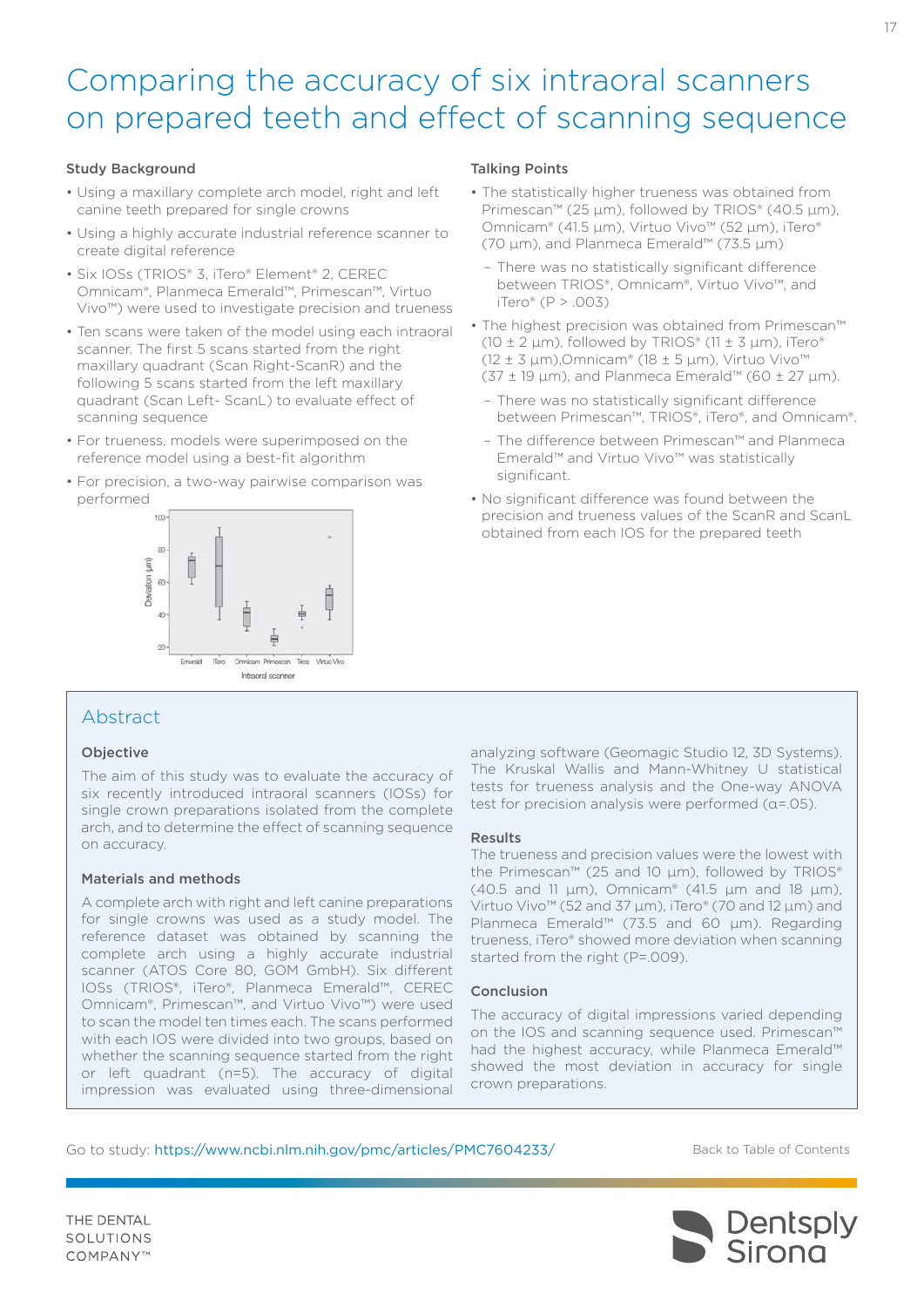# <span id="page-17-0"></span>In-vitro analysis of intraoral digital impression of inlay preparation according to tooth location and cavity type

#### Study Background

- Evaluate influence of tooth location and inlay cavity type on the accuracy of digital intraoral impression
- Teeth with inlay cavities were screw-retained on four typodont sets which were mounted on a phantom head during the scanning procedure
- 10 scans of each tooth with Primescan™
- Reference scan data was obtained by scanning with a laboratory scanner (E3, 3Shape) which has an accuracy of 7 µm.
- Assessment of accuracy by trueness and precision.
- Best fit alignment

#### Talking Points

- Overall trueness for tooth 16 (average deviation: 10.43  $\mu$ m  $\pm$  0.39  $\mu$ m) was higher than for tooth 46  $(12.42 \text{ µm} \pm 0.59 \text{ µm})$
- Precision was similar between the teeth (tooth 16: 3.08 µm ± 0.92 µm; tooth 46: 3.08 µm ± 0.76 µm)
- The cavity type affected the trueness and precision but with differences < 1 µm
- In contrast to other in-vitro studies intraoral scanning was performed on the phantom head what might have permitted less freedom while placing the scanning walls. A greater degree of freedom ensures a directline of sight, favorable angle of incidence which can affect the quality of scan.
- The overall accuracy of digital impressions for inlay preparations was clinically acceptable, but positive deviations were observed at the margins of the proximal boxes

### Abstract

#### **Objective**

This study aimed to evaluate the influence of tooth location and inlay cavity type on the accuracy of intraoral digital impressions.

#### Materials and methods

Class II inlay preparation was performed on anatomical models of the maxillary first molar (16) and mandibular first molar (46). Mesio-occlusal and disto-occlusal cavities were prepared, such that the axial wall of the proximal box measured 1 mm or 2 mm in height. Thus, four types of inlay cavities were prepared in 16 and 46, respectively. Ten digital impressions of each cavity were obtained using CEREC Primescan™ (Dentsply Sirona).

Reference scans were obtained with a laboratory scanner (E3, 3Shape). All scan data were exported for comparative analysis of the three-dimensional models. Mean absolute deviation values were calculated to evaluate the trueness and precision of the digital models. Color-coded maps were used for the qualitative analysis of deviations.

#### Results

The overall results showed that the trueness for 16 (10.43  $\pm$  0.39 µm) was higher than that for 46 (12.42  $\pm$ 0.59  $\mu$ m) (p < 0.05), while the precision was similar between 16 (3.08  $\pm$  0.92 µm) and 46 (3.08  $\pm$  0.76 µm). The cavity type affected the accuracy of the digital impressions. The highest deviation was observed in positive directions at the margins of the proximal boxes regardless of the cavity type.

#### Conclusion

Tooth location and cavity type affected the accuracy of intraoral digital impressions. Positive deviations were observed at the margins of the proximal boxes.

Go to study: [https://www.jstage.jst.go.jp/article/jpr/advpub/0/a](https://www.jstage.jst.go.jp/article/jpr/advpub/0/advpub_JPR_D_20_00169/_article)dvpub\_JPR\_D\_20\_00169/\_article

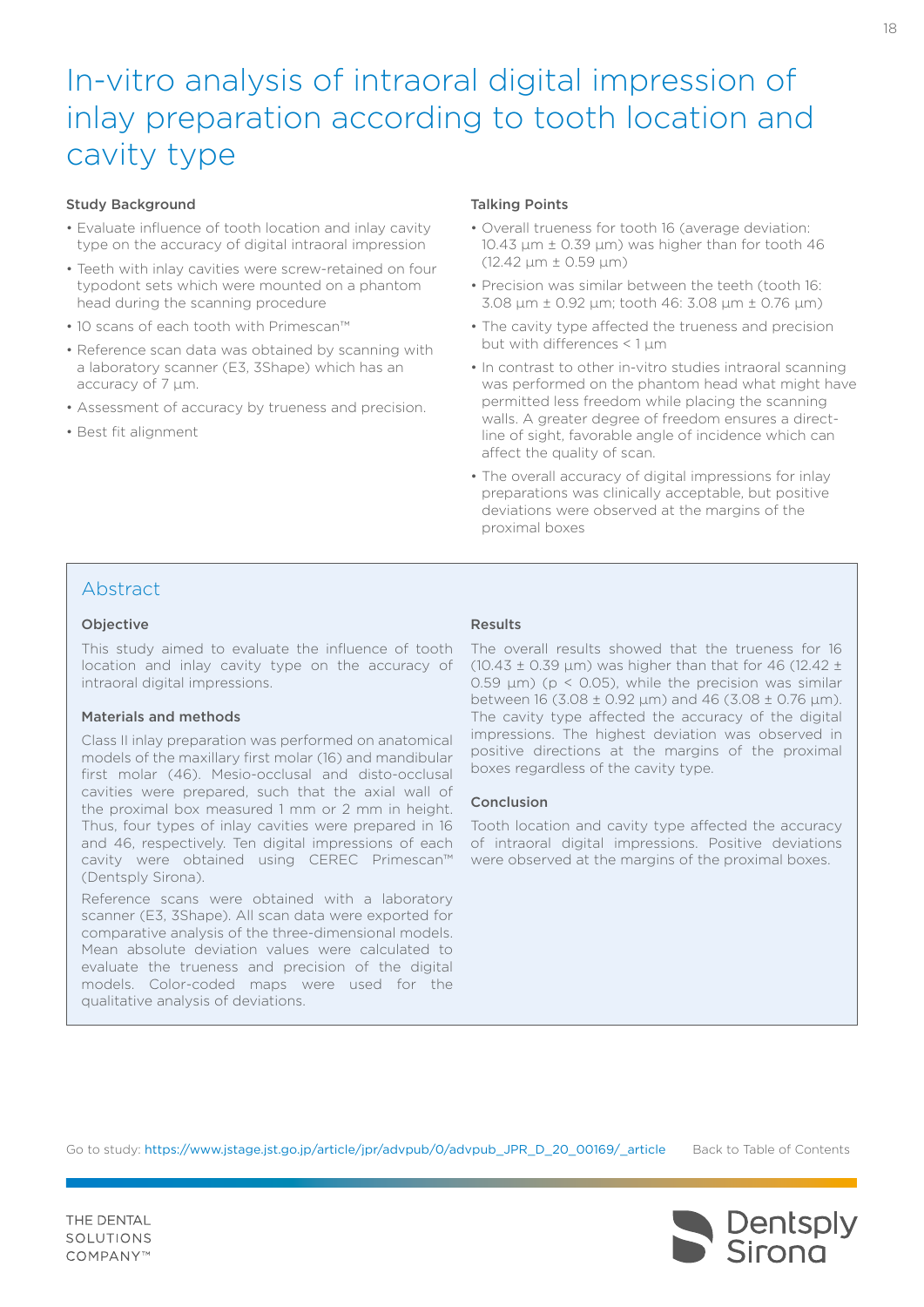# <span id="page-18-0"></span>Accuracy and repeatability of different intraoral scanners on shade determination

#### Study Background

- Evaluate the accuracy and repeatability of different intraoral scanners on shade determination in comparison to a dental spectrophotometer
- Ten different shades (A1, A2, A3, A3.5, A4, B2, B3, C2, C3, and D3) of VITABLOCS® Mark II monochromatic CAD-CAM block were used
- One disc-shape specimen per ceramic block was milled and polished
- Color measurements (n = 10) were performed to each specimen using an intraoral spectrophotometer (VITA Easyshade® V) and three intraoral scanners (3shape TRIOS®, CEREC Omnicam®, CEREC Primescan™)

#### Talking Points

- No statistical difference was found on the overall accuracy between the spectrophotometer Easyshade® V (78%) and the scanner 3Shape TRIOS® (66%)  $(p > 0.05)$ , with the latter being similar to the other scanners Primescan™ (63%) and Omnicam® (57%)  $(p > 0.05)$
- Scanner's accuracy was only significantly different on reading a specific shade (A4), with the Primescan™ (90%) showing greater accuracy than 3Shape TRIOS® (50%)
- There was no statistical difference on the overall repeatability for the evaluated devices, ranging from 44.3% for Easyshade® V to 51.9% for Omnicam®

### Abstract

#### **Objective**

To evaluate the accuracy and repeatability of different intraoral scanners on shade determination.

#### Materials and methods

Ten different shades of VITABLOCS® Mark II monochromatic CAD-CAM block were used. A discshape specimen (10 mm in diameter and 1 mm thick) per ceramic block was fabricated. Ten color measurements per specimen were performed by each instrument (VITA Easyshade® V [control], 3shape TRIOS®, CEREC Omnicam®, CEREC Primescan™) and recorded in VITA Classic color system. The number of correct shade match per instrument for each shade was recorded. Instrumental accuracy was compared using Cochran Q test and repeatability was analyzed using Cronbach's alpha.

#### Results

There was a significant difference in the instrumental accuracy for shade determination ( $p < 0.001$ ). There was no statistical difference between the Easyshade® V (78%) and the 3Shape TRIOS® (66%) ( $p > 0.05$ ), with the latter being similar to the other scanners Primescan™ (63%) and Omnicam® (57%) (p > 0.05). No significant difference was found ( $p > 0.05$ ) when different shades were evaluated by the same instrument. Similar repeatability was found for the different devices, ranging from 44.3% for VITA Easyshade® V to 51.9% for Omnicam®.

#### Conclusion

The evaluated instruments showed less than expected repeatability and accuracy on measuring different dental shades. Therefore, caution should be exercised when using instrumental shade determination, which should be accompanied by experienced human visual assessment.

VITABLOCS® Mark II and VITA Easyshade® V are not registered trademarks of Dentsply Sirona Inc.

Go to study: <https://pubmed.ncbi.nlm.nih.gov/33227179/>

[Back to Table of Contents](#page-2-0)

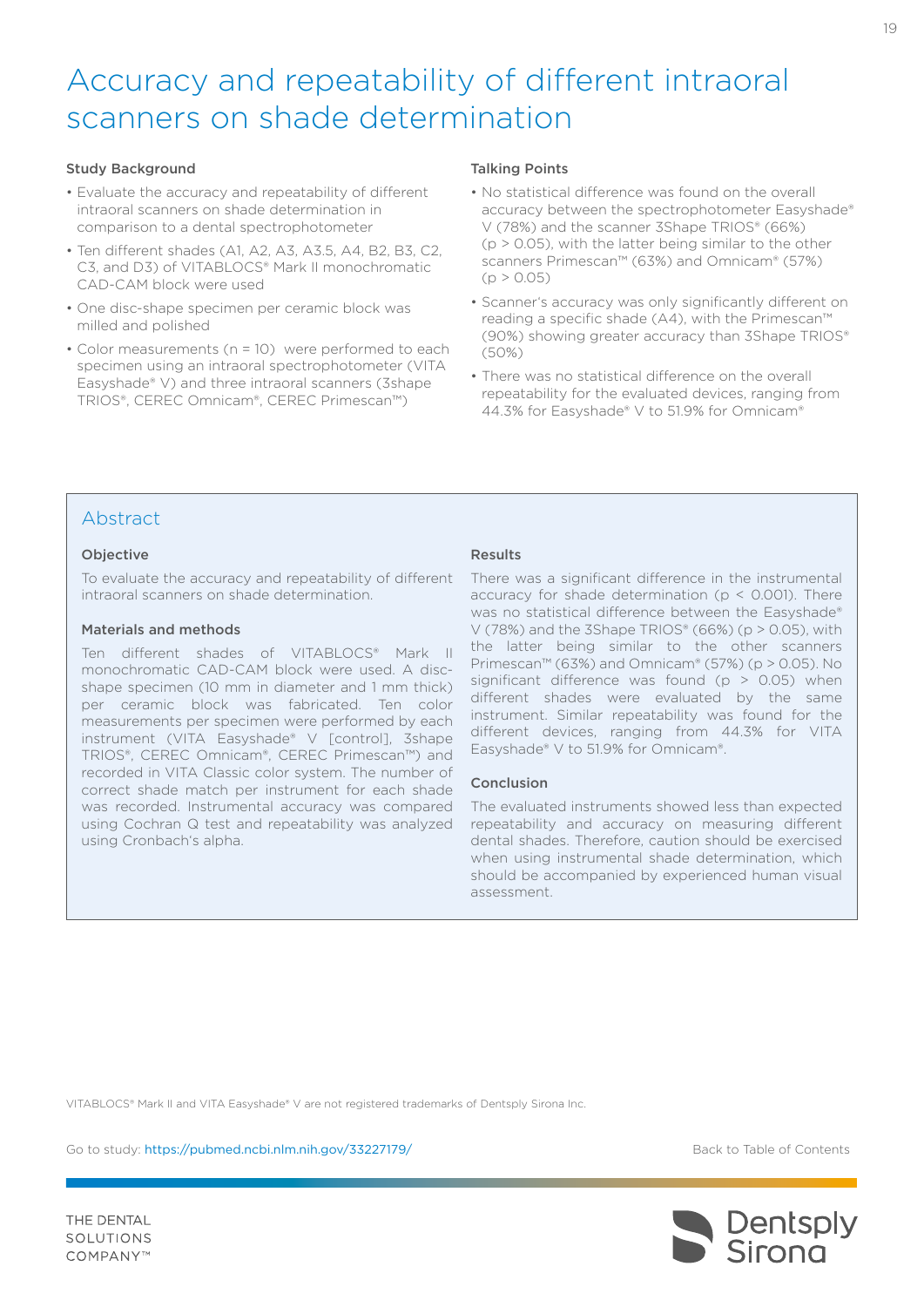# <span id="page-19-0"></span>Effect of pulp chamber depth on the accuracy of endocrown scans made with different intraoral scanners versus an industrial scanner: an in-vitro study

#### Study Background

- Evaluate the effect of different pulpal chamber extension depth (PCEDs; 2, 3.5, 5 mm) and IOSs on the scanning accuracy of endocrown preparations
- Master reference scans of a model with specimens were created by using an industrial structured blue light 3D scanner (ATOS; GOM Technologies)
- Experimental scans were made with 6 IOSs (TRIOS® 3, Primescan™, Omnicam®, iTero® Element® 2, Planmeca Emerald™, Virtuo Vivo™, Rhinoceros®, Telio® and ATOS)
- Trueness and Precision measurement

#### Talking Points

- A statistically significant difference in the accuracy of endocrown cavities with different PCEDs was found among compared IOSs, and PCED affected the scanning accuracy significantly
- For all PCEDs evaluated, Primescan™ was found to have the best results among the tested IOSs with regard to trueness and precision
	- Trueness and precision of Primescan™ were significantly different in all cases.

Increasing the pulpal chamber extension depth of endocrown preparations can reduce scanning accuracy. CEREC Primescan™ appears to be the best IOS choice for scanning endocrowns with deep pulpal chamber extensions.

### Abstract

#### **Objective**

The purpose of this in-vitro study was to assess the effect of pulpal chamber extension depth (PCED) on scanning accuracy and to compare the accuracy of different IOSs on scanning different PCEDs.

#### Materials and methods

Six different IOSs were compared: TRIOS® 3, CEREC Omnicam®, CEREC Primescan™, Planmeca Emerald™, iTero® Element® 2, Virtuo Vivo™, Rhinoceros®, Telio® and ATOS. Endocrown preparations were digitally designed with a computer-aided design and computer-aided manufacturing (CAD-CAM) software program (Rhinoceros®), and the PCEDs of preparations were 2, 3.5, and 5 mm. Designed preparations were milled from a polymethylmethacrylate block (Telio® CAD) with a milling unit. Reference scans were obtained from an industrial scanner (ATOS), and 5 test scans of each cavity were made with 6 IOSs. All scans were converted into standard tessellation language (STL) files. The data sets obtained from the IOSs were superimposed on the reference scan to evaluate trueness and on each other within groups to determine precision by using a 3D analysis software program (Geomagic Control X). Obtained data were analyzed with 1-way ANOVA and Tukey HSD tests (α=.05).

### Results

CEREC Primescan™ was found to have the best trueness and precision among the evaluated IOSs (P<.05), while Planmeca Emerald™ was found to have the lowest trueness (P<.05). For all tested PCEDs, statistically significant differences were found among IOSs. A PCED with a 2-mm depth (18.57 ±4.80 μm) showed significantly better scanning trueness than that with a 5-mm depth (23.81  $\pm$ 6.53), while no significant differences were found between 2 and 3.5 mm (P>.05).

#### Conclusion

Deep pulpal chamber extensions of endocrown restorations could negatively affect scanning accuracy, and scanning accuracy varies depending on the selected IOS. CEREC Primescan™ appears to be the best IOS choice for scanning endocrowns with deep pulpal chamber extensions.

Go to study: <https://pubmed.ncbi.nlm.nih.gov/33309210/>

[Back to Table of Contents](#page-2-0)

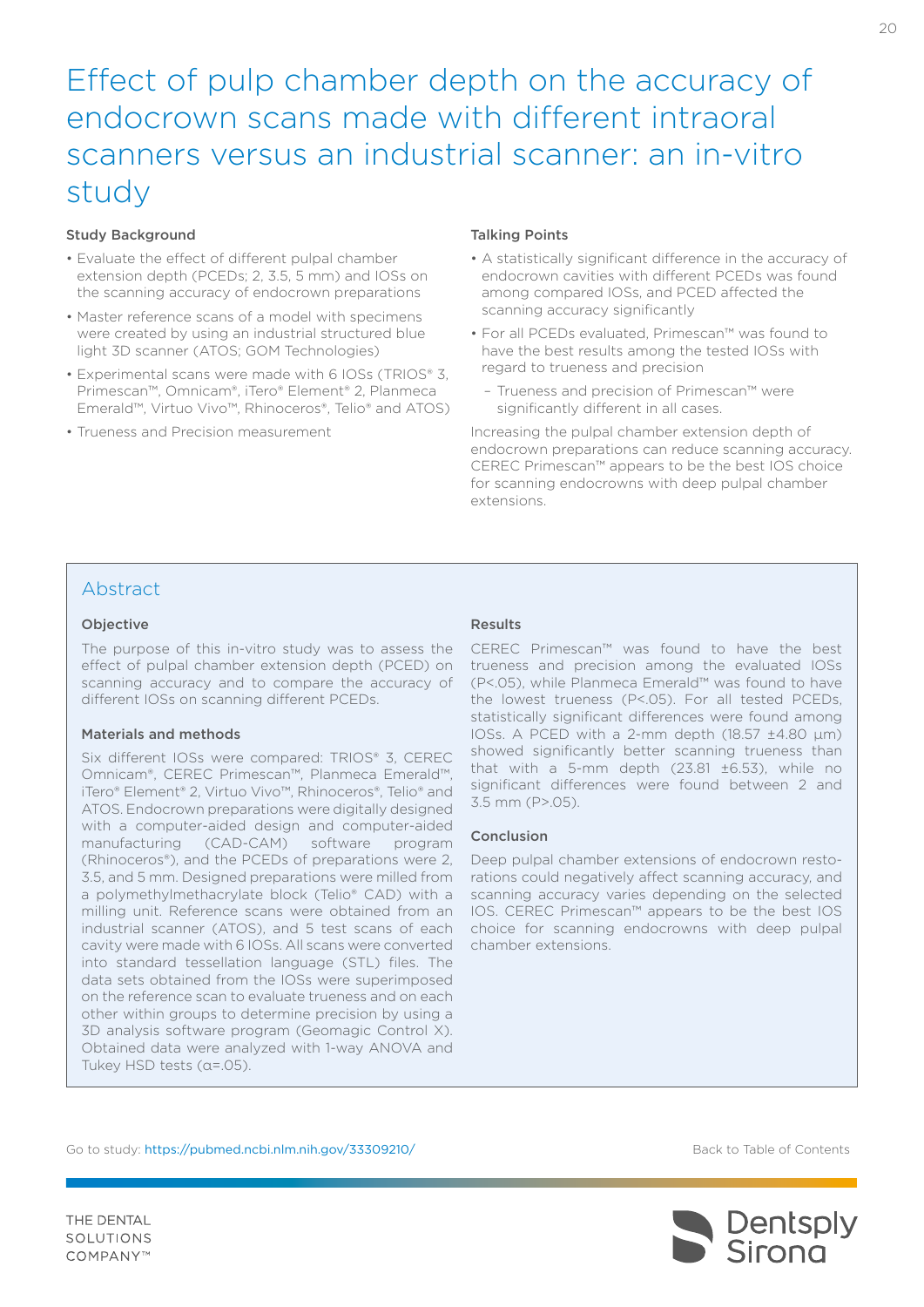# <span id="page-20-0"></span>Influence of preparation design, marginal gingiva location, and tooth morphology on the accuracy of digital Impressions for full-crown restorations: an in-vitro investigation

#### Study Background

- Analyze the influence of different finish lines for complete crown preparations, their locations related to the gingival margin, and tooth morphology on the accuracy of digital impressions
- Maxillary dental training model was used as reference, a maxillary central incisor (FDI 11) represented the anterior tooth morphology, a first maxillary molar (FDI 16) represented posterior sites
- Prepared typodonts were digitized with a laboratory desktop scanner and served as the basis for the digital designs of the virtual modifications to create the test specimens, involving four different finish-line designs for both morphologies
- 16 virtual tooth preparations were 3D-printed and mounted in the reference model
- Scanning with Primescan™ and TRIOS® 3.5 times
- Accuracy determination

#### Talking Points

- The overall accuracy for all abutment teeth was very high, without significant differences in the performance of 3Shape TRIOS® 3 Pod versus Primescan™
- The supragingival finishing lines were captured significantly better than the epigingivally located margins using IOS. If the clinical situation allows, a supragingival margin should be chosen accordingly
- The tooth morphology seems to be a negligible factor for IOS accuracy in terms of single-unit complete crown restorations

### Abstract

#### Objective

Intraoral optical scanning (IOS) has gained increased importance in prosthodontics. The aim of this in-vitro study was to analyze the IOS accuracy for treatment with full crowns, considering possible influencing factors.

#### Materials and methods

Two tooth morphologies, each with four different finish-line designs for tooth preparation and epi- or supragingival locations, were digitally designed, 3D-printed, and post-processed for 16 sample abutment teeth. Specimens were digitized using a laboratory scanner to generate reference STLs (Standard Tessellation Language), and were secondaryscanned with two IOS systems five times each in a complete-arch model scenario (TRIOS® 3 Pod, Primescan™ AC). For accuracy, a best-fit algorithm (Final Surface) was used to analyze deviations of the abutment teeth based on 160 IOS-STLs compared to the reference STLs (16 preparations × 2 IOS-systems × 5 scans per tooth).

#### Results

Analysis revealed homogenous findings with high accuracy for intra- and inter-group comparisons for both IOS systems, with mean values of 80% quantiles from  $20 \pm 2$  μm to  $50 \pm 5$  μm. Supragingival finishing lines demonstrated significantly higher accuracy than epigingival margins when comparing each preparation (p < 0.05), whereas tangential preparations exhibited similar results independent of the gingival location. Morphology of anterior versus posterior teeth showed slightly better results in favor of molars in combination with shoulder preparations only.

#### Conclusion

The clinical challenge for the treatment with full crowns following digital impressions is the location of the prospective restoration margin related to the distance to the gingiva. However, the overall accuracy for all abutment teeth was very high; thus, the factors tested are unlikely to have a strong clinical impact.

Go to study: [https://www.ncbi.nlm.nih.gov/pmc/articles/PMC7763051](https://www.ncbi.nlm.nih.gov/pmc/articles/PMC7763051/)/